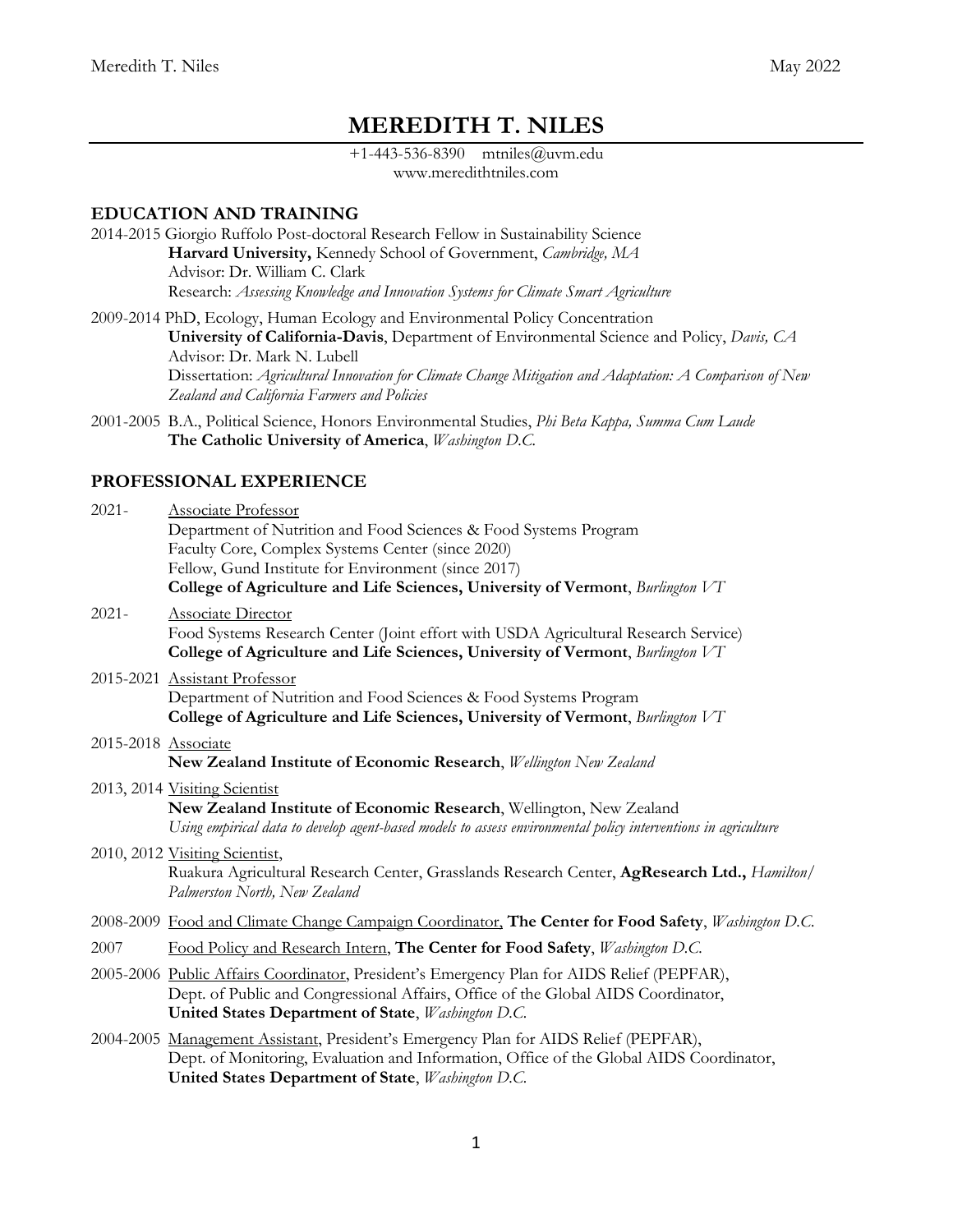Relevant Consulting Experience:

- Farmer Livelihood Changes with Climate Smart Agriculture, **Climate Change Agriculture and Food Security (CCAFS) Program, CGIAR**, (2021)
- Expanding the Potential of Carbon Markets in Agriculture, **USDA**, (2020)
- Transformative Climate Adaptation for Crop Systems, **World Resources Institute & TetraTech**, (2018)
- Climate Change and Food Systems Impacts and Opportunities, **Meridian Institute & Global Alliance for the Future of Food**, (2017-2018)
- Nitrogen Management Carbon Offset Protocol Expansion, **Environmental Defense Fund**, (2016-2018)
- Climate Change Mitigation Through Livestock, Food Waste and Dietary Changes, **Natural Resources Defense Council**, (2014-2015)
- Nitrogen Management Project Offset Protocol, **Climate Action Reserve**, (2013-2014)
- Environment and Sustainability Consultant, **Millstone Advisors**, (2012-2013)
- Grasslands Carbon Offset Protocol, **Climate Action Reserve**, (2012)
- Environmental Consultant-Manure Management, **Organic Valley Dairy Cooperative**, (2011)
- Food and Environment Consultant, **Clif Bar Company**, (2011)
- Social Network Analyst, **Agency for Educational Development/US Agency for International Development**, (2010)
- Agriculture and Science Consultant, **National Cooperative Grocers Association**, (2009-2011)

## **HONORS AND AWARDS**

2022-2025 Emerging Leader in Health and Medicine Fellow, National Academy of Medicine

- 2022 Nominee, USDA Rural Economic Development Committee (under review)
- 2020 Nominee, 2021 Andrew Carnegie Fellows Program, Carnegie Corporation of New York
- 2018 Nominee, Kroepsch-Maurice Teaching Award, University of Vermont
- 2014 Next Generation Leadership Award, Right to Research Coalition
- 2013 Board Member of the Year, National Association of Graduate-Professional Students
- 2013 Best Student Poster, *New Zealand Climate Change Conference, Palmerston North, NZ*
- 2013 Best Student Poster-Social Sciences, AAAS 2013 Annual Meeting, *Boston, MA*
- 2013 Graduate Student Leadership Recognition Award, UC Davis
- 2012 Best Conference Presentation, UC Davis Interdisciplinary Graduate Symposium
- 2010 American Institute of Biological Sciences Emerging Public Policy Leadership Award
- 2009 Fulbright Scholar Award Recipient- Zambia

## **SCHOLARSHIP STATEMENT AND SCIENTIFIC CONTRIBUTIONS**

I am an interdisciplinary food systems scientist whose research focuses on advancing efforts to achieve sustainable food security and improve health, environmental, and rural livelihood outcomes in food systems. I am deeply committed to ensuring my academic research is available to the public and stakeholders to meet a land-grant mission, and publish in open access journals, develop research and policy briefs, and archive my research in publicly available repositories. My major areas of focus span the food system including:

1. **Helping Farmers Produce Food Sustainably**: My long-standing research focuses on understanding the barriers for farmers to adopt more sustainable management practices to facilitate food security and improved health, environmental, and livelihood outcomes. This work has examined farmer's adoption of climate mitigation and adaptation practices, water management practices, nutrient management, integrated crop and livestock systems, and cover crop adoption as well as carbon markets and payment for ecosystem services.

2. **Food and Nutritional Security During Crises and Change**: Food systems and security are deeply impacted by global climate change, disasters, and other crises including pandemics. This work has involved mixed methods ranging from interviews to global scale models and integration of social and ecological data. Emerging efforts in this area are examining how nutritional security is affected by climate and other environmental changes. My most recent research focuses on the impact of the COVID-19 pandemic on food access, food security and health outcomes,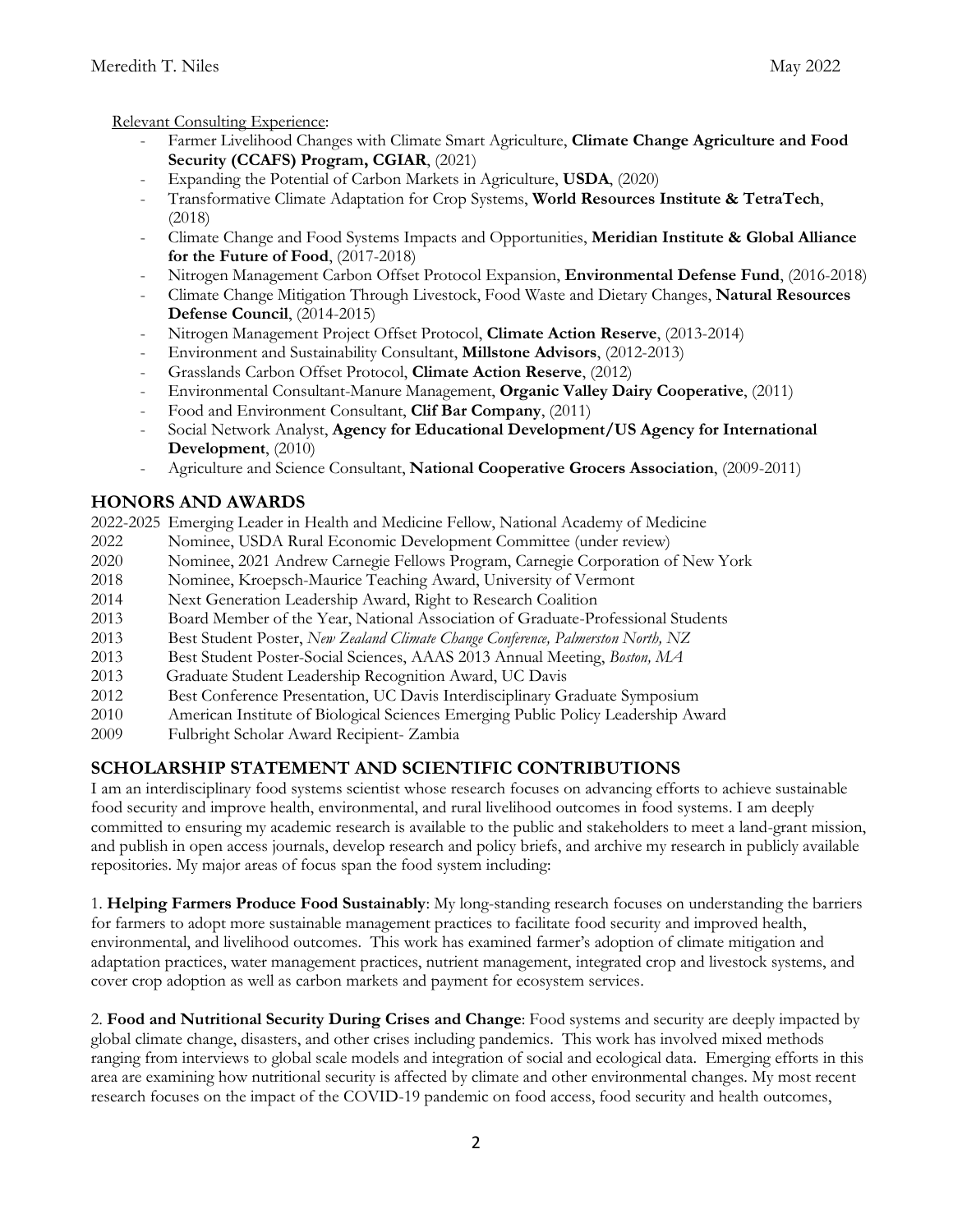especially in rural regions. This work began in Vermont in March 2020, but then integrated multiple institutions to grow into NFACT- The National Food Access and COVID Research Team, which currently involves 18 study sites across 15 states in the U.S. I currently serve as Director of NFACT.

## **PEER-REVIEWED PUBLICATIONS**

**\*** Indicates an undergraduate student author † Indicates a graduate student author Please note: My most up to date publications can be found at: [Google Scholar Profile](https://scholar.google.com/citations?user=MCBQlTgAAAAJ&hl=en)

74) Geller, S.\*, Clark, B., Pope, L., **Niles, M.T**., Belarmino, E.H., Investigating knowledge and beliefs on calcium and preferences for dairy vs. plant-based alternatives. Accepted at Journal of Healthy Eating and Active Living*.* 

73) **Niles, M.T.,** Wiltshire, S., Lombard, J., Branan, M., Vuolo, M., Chintala, R., Tricarico, J.(2022). Manure management strategies are interconnected with complexity across US dairy farms. Accepted at PLOS ONE*.*

72) Brassard Wirkkala, K.†, Bertmann, F., Belarmino, E.H., **Niles, M.T**. (2022). The fruits of labor: Home food procurement and mental health in the time of COVID-19. Journal of Hunger and Environmental Nutrition. DOI: 10.1080/19320248.2022.2065597

71) McCarthy, A., Belarmino, E., Bertmann, F., **Niles, M.T**. (2022). Food Security Impacts of the COVID-19 Pandemic: Longitudinal Evidence from a Cohort of Adults in Vermont during the First Year. Nutrients *14, no. 7: 1358. https://doi.org/10.3390/nu14071358*

70) Rodríguez-Cruz, L.A. †, Álvarez-Berríos, N., **Niles, M.T**. (2022). Social-ecological interactions in a disaster context: Puerto Rican farmer households' food security after Hurricane Maria. Environmental Research Letters. https://doi.org/10.1088/1748-9326/ac6004

69) Dawson, D., Morales, E., McKiernan, E.C., **Niles, M.T**., Schimanski, L.A., Alperin, J. (2022). The role of collegiality in academic review, promotion, and tenure. PLOS ONE 17(4): e0265506. https://doi.org/10.1371/journal.pone.0265506

68) Hebert-Dufresne, L., Waring, T.M., St-Onge, G., **Niles, M.T**., Corlew, L.K., Dube, M.P., Miller, S.J., Gotelli, N., McGill, B.J. (2022). Source-sink behavioural dynamics limit institutional evolution in a group-structured society. Royal Society Open Science. 9211743211743. http://doi.org/10.1098/rsos.211743

67) **Niles, M.T**., et al. A multi-site analysis of the prevalence of food security in the United States, before and during the COVID-19 Pandemic. (2021). Current Developments in Nutrition. Volume 5, Issue 12, nzab135, https://doi.org/10.1093/cdn/nzab135

66) White, A. †, Faulkner, J., Conner, D., **Niles, M.T**., Barbieri, L., Mendez, V.E., Adair, E.C., Twombly, C. (2021). Measuring the supply of ecosystem services from alternative soil & nutrient management practices: a transdisciplinary, field-scale approach. Sustainability. 13(18), 10303; https://doi.org/10.3390/su131810303

65) Ryschawy, J., Kelly, S., Gaudin, A., Garrett, R., **Niles, M.T.** (2021). Moving niche agroecological initiatives to the mainstream: A case-study of sheep-vineyard integration in California. Land Use Policy. 109:105680. https://doi.org/10.1016/j.landusepol.2021.105680

64) Nicholson, C., Emery, B.F. †, **Niles, M.T.** (2021). Global relationships between crop diversity and nutritional stability. Nature Communications. 12: 5310. https://doi.org/10.1038/s41467-021-25615-2

63) Bertmann, F., Rogomentich, K.\* , Belarmino, E.H., **Niles, M.T.** (2021). The Food Bank and Food Pantries Help Food Insecure Participants Maintain Fruit and Vegetable Intake During COVID-19. Frontiers in Nutrition. 8, 510. https://www.frontiersin.org/article/10.3389/fnut.2021.673158

62) Rodriguez-Cruz, L. †, Moore, M. †, **Niles, M.T**. (2021). Puerto Rican Farmers' Obstacles Towards Recovery and Adaptation Strategies after Hurricane Maria: A Mixed-Methods Approach to Understanding Adaptive Capacity. Frontiers in Sustainable Food Systems. 5:22. https://doi.org/10.3389/fsufs.2021.662918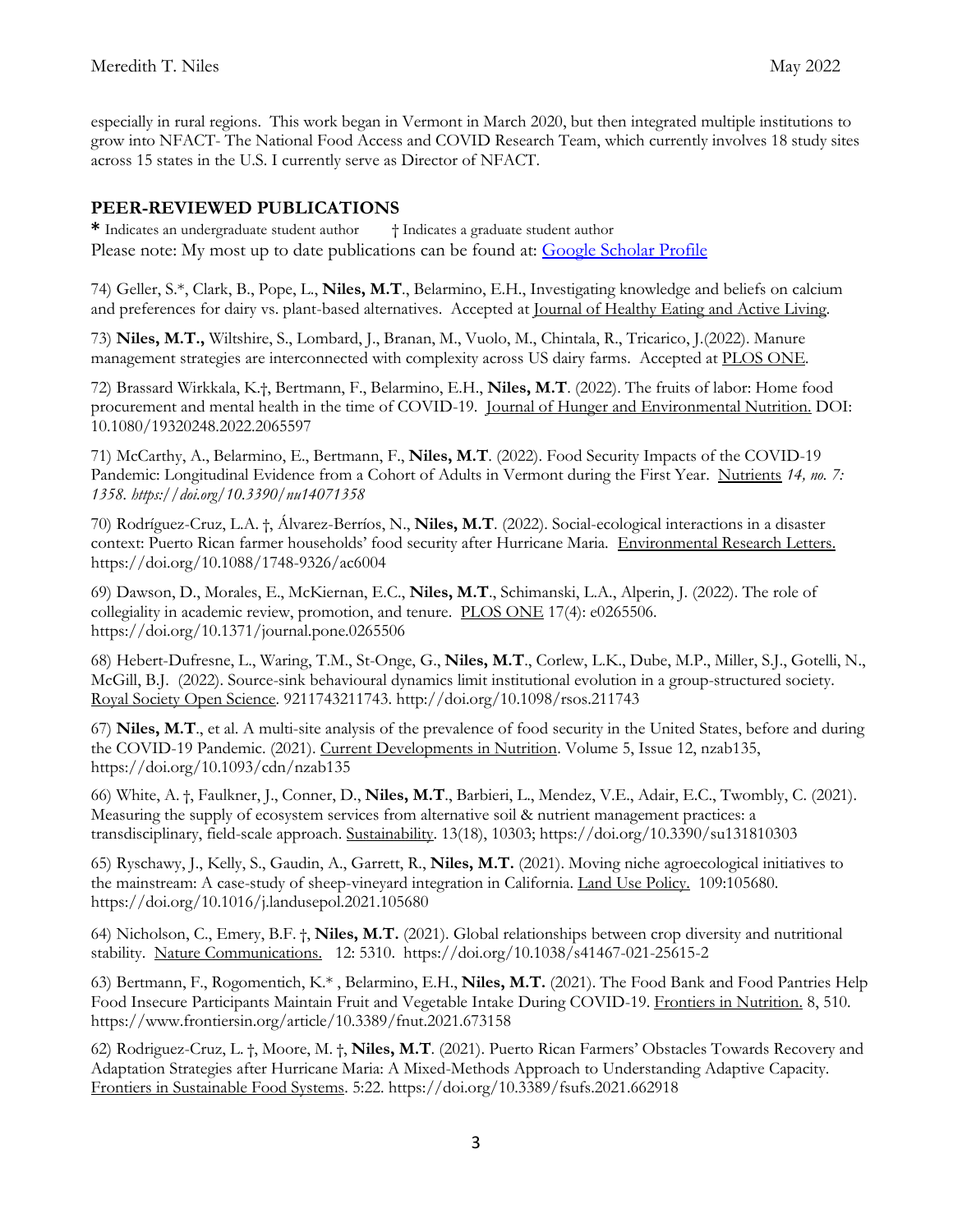61) Gisbert-Queral, M., Henningsen, A., **Niles, M.T**., Kebreab, E., Tigden, A.J., Mueller, N.D. (2021). Climate impacts and adaptation in US dairy systems. Nature Food. 2, 894–901. https://doi.org/10.1038/s43016-021-00372 z

60) Snider, M.A.†, Ziegler, S.E., Darby, H.M., Soder, K.J., Brito, A.F., Beidler, B., Flack, S., Greenwood, S.L., **Niles, M.T.** 2021. An overview of organic, grassfed dairy farm management and factors related to higher milk production. Renewable Agriculture and Food Systems, 1-9. doi:10.1017/S1742170521000284

59) Clements, R. †, Birthisel, S.K., Daigneault, A., Gallandt, E., Johnson, D., Wentworth, T., **Niles, M.T**. (2021). Climate change in the context of whole-farming systems: opportunities for improved outreach. Climatic Change. 166: 40. https://doi.org/10.1007/s10584-021-03101-4

58) **Niles, M.T**., Wirkkala Brassard, K. †, Belarmino, E.H., Bertmann F. (2021). Home food procurement impacts food security and diet quality during COVID-19. BMC Public Health. 21: 945. https://doi.org/10.1186/s12889- 021-10960-0

57) Emery, B.F.†, **Niles M.T.,** Danforth, C.M., Dodds, P.S. (2021). Local information sources received the most attention from Puerto Ricans during the aftermath of Hurricane Maria. PLOS One. 16(6): e0251704. https://doi.org/10.1371/journal.pone.0251704

56) **Niles, M.T**., Rudnick, J. †, Lubell, M., Cramer, L., (2021). Linking Household and Community Social Capital to Smallholder Food Security. Frontiers in Sustainable Food Systems*.* https://doi.org/10.3389/fsufs.2021.583353

55) Muller, M.F., Penny, G., **Niles, M.T**., Ricciardi, V., Chiarelli, D.D., Davis, K.F., Dell'Angelo, J., d'Odorico, P., Rosa, L., Rulli, M.S., Mueller, N.D. (2021). Impact of transnational land acquisitions on local food security and diet diversity. Proceedings of National Academy of Sciences. 118: e2020535118. DOI: 10.1073/pnas.2020535118

54) Rodriguez-Cruz, L.A. † and **Niles, M.T**. (2021). Awareness of climate change's impacts and motivation to adapt are not enough to drive action: A look at Puerto Rican farmers after Hurricane Maria. PLOS One. 16(1): e0244512. https://doi.org/10.1371/journal.pone.0244512

53) Roy, E., Hammond-Wagner, C., † **Niles, M.T**. (2021). Hot spots of opportunity for improved cropland nitrogen management across the United States. Environmental Research Letters. 16: 035004. https://doi.org/10.1088/1748- 9326/abd662

52) **Niles M.T**., Emery, B.F. †, Wiltshire, S., Fischer, B., Ricketts, T., Brown, M. (2021). Climate impacts associated with reduced diet diversity in children across nineteen countries. Environmental Research Letters. 16: 015010. https://doi.org/10.1088/1748-9326/abd0ab

51) Mason, R.E. †, Merrill, S.C., Gorres, J., Faulkner, J., **Niles, M.T**. (2021). Agronomic and environmental performance of dairy farms in a warmer, wetter climate. Journal of Soil and Water Conservation. 76: 76-88. https://doi.org/10.2489/jswc.2021.00169

50) Mason, R.E. †, **Niles, M.T**., Merrill, S.C., Gorres, J., Faulkner, J. (2021). Using agricultural models to inform policy: Discussion points for researchers and policymakers. Journal of Soil and Water Conservation.76:10A-14A. https://doi.org/10.2489/jswc.2021.0917A

49) Byerly, H. †, Kross, S., **Niles, M.T**., Fisher, B. (2021). Behavioral science and biodiversity management in agricultural landscapes. Environmental Monitoring and Assessment. 193:270. https://doi.org/10.1007/s10661-020- 08815-z

48) Payne, P., Kaye-Blake, W.H., Kelsey, A., Brown, M., **Niles, M.T**. (2021). Measuring rural community resilience: Case studies in New Zealand and Vermont, USA. Ecology and Society. 26(1):2. https://doi.org/10.5751/ES-12026- 260102

47) Hammond-Wagner, C. †, Greenhalgh, S., **Niles, M.T**., Zia, A. (2020). Evaluating water quality regulation as a driver of farmer behavior: a social-ecological systems approach. Ecology and Society*. 25: 35.*  https://doi.org/10.5751/ES-12034-250435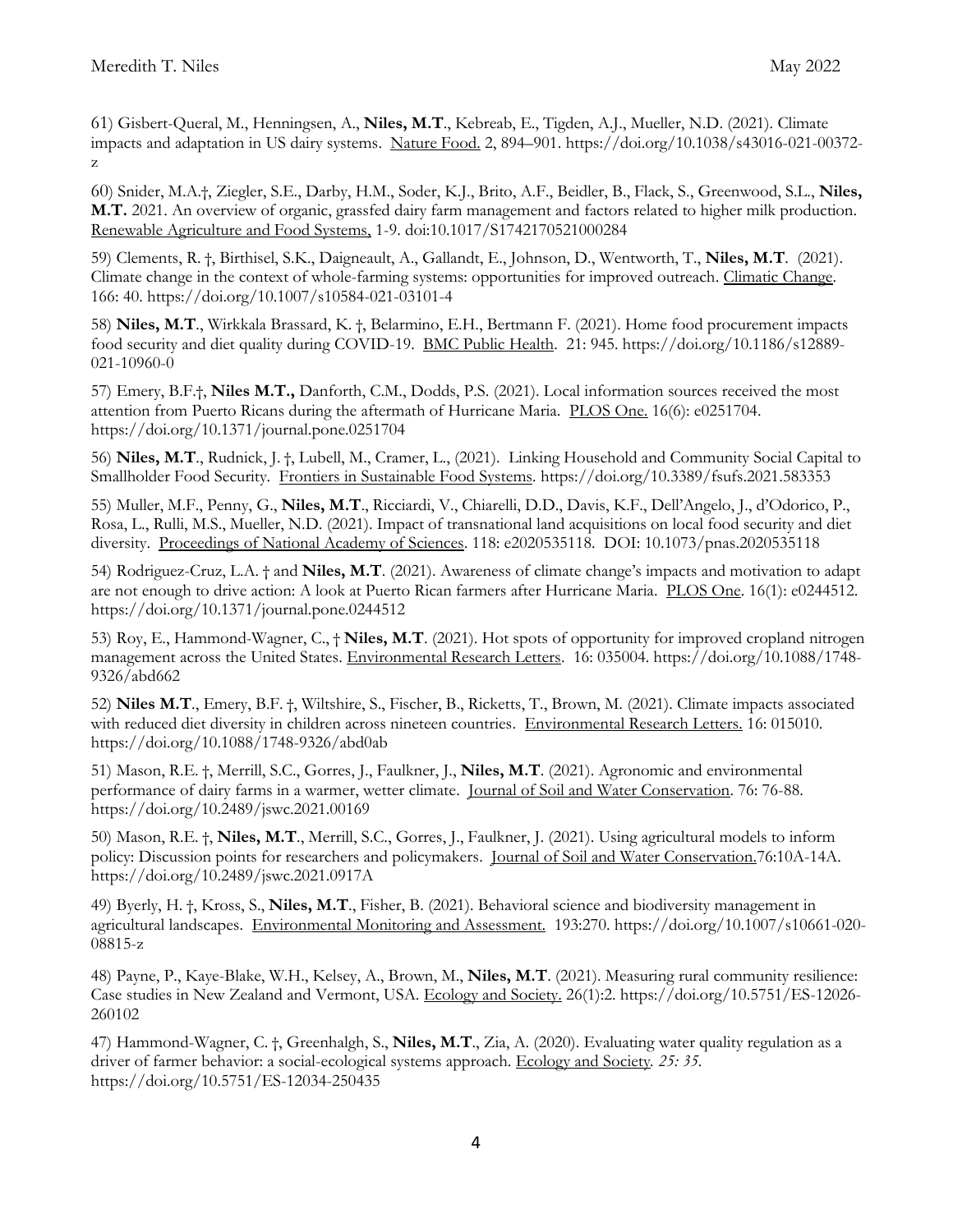46) Schattman, R.E., Aitken, H.M., **Niles, M.T**. (2020). Water use governance in a temperate region: Implications for agricultural climate change adaptation in the Northeastern United States. Ambio. https://doi.org/10.1007/s13280-020-01417-6

45) Riddle, E†. ,**Niles, M.T**., Nickerson, A. (2020). Prevalence and factors associated with food insecurity across an entire campus population. PLOS ONE*.* https://doi.org/10.1371/journal.pone.0237637

44) **Niles, M.T**., Bertmann, F., Belarmino, E., Wentworth, T., Biehl, E., Neff, R.A. (2020). The early food insecurity impacts of COVID-19. Nutrients. 12(7), 2096; https://doi.org/10.3390/nu12072096

43) Poortvliet, P.M., **Niles, M.T**., Veraart, J.A., Werners, S.E., Korporaal, F.C., Mulder, B.C. (2020). Communicating Climate Change Risk: A Content Analysis of IPCC's Summary for Policymakers. Sustainability. 2020, 12, 4861. https://doi.org/10.3390/su12124861

42) Cooper, M. †, Brown. M.E., **Niles, M.T**., Mahmoud, M. (2020). Text mining the food security literature reveals substantial spatial bias and thematic broadening over time. Global Food Security*.* 26, 100392. DOI: https://doi.org/10.1016/j.gfs.2020.100392

41) Millar, A., † Vatovec, C., **Niles, M.T**., Ivahkiv, A. (2020). What's in Your Body of Water? Reducing the Psychological Distance of Pharmaceutical Pollution through Metaphoric Framing in Risk Communication. Environmental Management. 65 (5), 630-641. DOI: 10.1007/s00267-020-01275-8

40) Hammond-Wagner, C.R. † and **M.T. Niles**. (2020). What is fair in groundwater allocation? Distributive and procedural fairness perceptions of California's Sustainable Groundwater Management Act. Journal of Society of Natural Resources. DOI: 10.1080/08941920.2020.1752339

39) **Niles, M.T.,** Schimanski, L.A., McKiernan, E., Alperin, J.P. (2020). Why we publish where we do: Faculty publishing values and their relationship to review, promotion and tenure expectations. PLOS ONE. 15(3): e022891 https://doi.org/10.1371/journal.pone.0228914

38) **Niles, M.T**. (2020). Majority of rural residents compost food waste: Policy and waste management implications for rural regions. Frontiers in Sustainable Food Systems*.* 3:123. https://doi.org/10.3389/fsufs.2019.00123

37) Schattman, R.E., Hurley, S.E., Greenleaf, H.L. †, **Niles, M.T**., Caswell, M. (2019). Visualizing climate change adaptation: An effective tool for agricultural outreach? Weather, Climate, and Society. doi: 10.1175/WCAS-D-19- 0049.1

36) Hammond Wagner, C. †, Roy, E., **Niles, M.T**. (2019). US county-level agricultural crop production cluster classifications. BMC Research Notes. 12, Article number: 552. https://doi.org/10.1186/s13104-019-4594-4

35) Lubell, M.N. and **M.T. Niles**. (2019). Climate adaptation: Knowledge capacity building limits. Nature Climate Change*.* 9: 578-579. https://doi.org/10.1038/s41558-019-0541-6

34) McKiernan, E.C., Schimanski, L.A., Muñoz Nieves, C., Matthias, L., **Niles, M.T**., and Alperin, J.P. (2019). The use of Journal Impact Factor in academic review, promotion, and tenure evaluations. ELife. 8: e47338. doi: 10.7554/eLife.47338

33) Carranza, M.\*, and **M.T. Niles**. (2019). Smallholder farmers spend credit primarily on food: gender differences and food security implications in a changing climate. Frontiers in Sustainable Food Systems.3:56. doi:10.3389/fsufs.2019.00056

32) **Niles, M.T**., Wiltshire, S. †, (2019). Tradeoffs in U.S. dairy manure greenhouse gas emissions, productivity, climate, and manure management strategies. Environmental Research Communications*.* 1:7. 075003. https://doi.org/10.1088/2515-7620/ab2dec

31) Weiner, S., Roesch-McNally, G., Schattman, R.E., **Niles, M.T**. Ready, willing and able? USDA field staff as climate advisors. (2019). Journal of Soil and Water Conservation. 75(1):62-74. DOI: 10.2489/jswc.75.1.62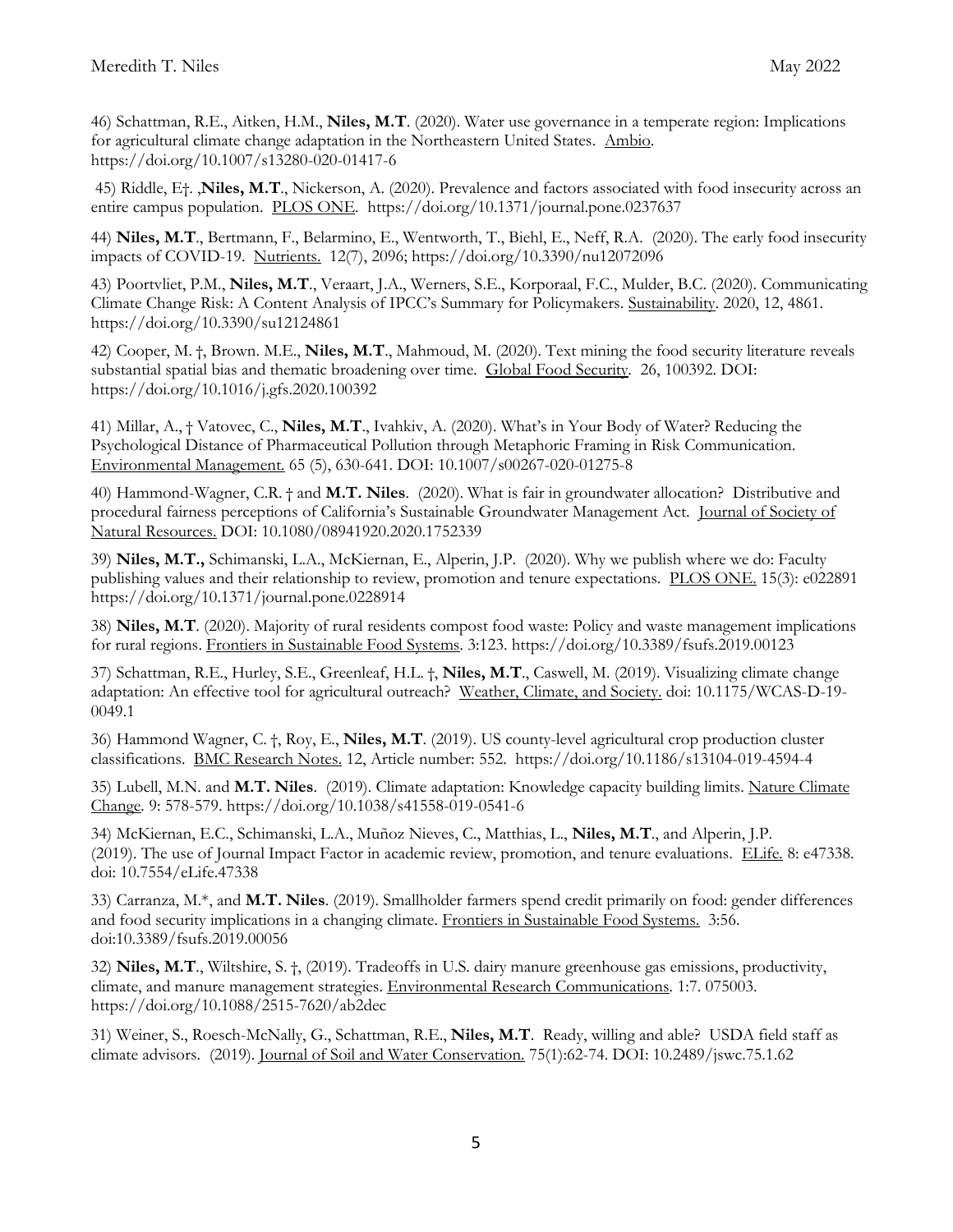30) **Niles M.T**., Hammond-Wagner, C.† The carrot or the stick? (2019). California farmer support of incentive and regulatory groundwater management policies. Environmental Research Communications. 1:4. 045001. https://doi.org/10.1088/2515-7620/ab1778

29) **Niles, M.T**., Waterhouse, H.†, Kroopf, S., Parkhurst, R. McClellan, E. (2019). Policy options to streamline the carbon market potential for agricultural nitrous oxide emissions. Climate Policy. 19:7, 893-907 https://www.tandfonline.com/doi/full/10.1080/14693062.2019.1599802

28) **Niles, M.T**., Horner, C., † Chintala, R., Tricarico, J. (2019). A review of determinants for dairy farmer decision making on manure management strategies in high-income countries. Environmental Research Letters. 14:5. https://doi.org/10.1088/1748-9326/ab1059

27) Alperin, Juan P., Schimanski, L., Muñoz Nieves, C., Fischman, Gustavo E., **Niles, M.T.,** McKiernan, E.C. (2019). Meta-Research: How significant are the public dimensions of faculty work in review, promotion and tenure documents? eLife. 8:e42254 https://doi.org/10.7554/eLife.42254

26) Cortner, O†., Garrett, R.D., Valentim, J., Ferreira, J., **Niles, M.T.,** and Reis, J. (2019). Local perceptions of benefits and challenges to adopting integrated crop and livestock systems in Brazil. Land Use Policy. 82:841-853. https://doi.org/10.1016/j.landusepol.2019.01.006

25) **Niles, M.T**., Emery, B.F†., Reagan, A., Dodds, P.S., Danforth, C. (2019). Social media usage patterns during natural hazards. PLOS ONE. 14(2): e0210484. https://doi.org/10.1371/journal.pone.0210484

24) Shah, S.H.†, Wagner, C.H.†, Sanga, U.†, Park, H.†, de Lima Demange, L.H.M†, Gueiros, C.†, **Niles, M.T.** (2019). Can agricultural adaptation to hydro-climatic change be explained by household "capitals"? Household evidence from the Indo-Gangetic Plains. Frontiers in Sustainable Food Systems*.* 3:1. https://doi: 10.3389/fsufs.2019.00001

23) Rudnick, J.† **Niles, M.T**., Lubell, M.N., Cramer, L. (2019). A comparative analysis of governance and leadership in agricultural development policy networks. World Development. 117: 112-126. https://doi.org/10.1016/j.worlddev.2018.12.015

22) **Niles, M.T**., Weiner, S., Schattman, R., Roesch-McNally, G., Reyes, J. (2019). Seeing isn't always believing: Crop loss and climate change perceptions among farm advisors. Environmental Research Letters*.* 14:4. https://doi.org/10.1088/1748-9326/aafbb6

21) Chriest, A.†, and **M.T. Niles**. (2018). Role of community social capital for acute food security following an extreme weather event. Rural Sociology. 64: 80-90. https://doi.org/10.1016/j.jrurstud.2018.09.019

20) Bevet, S.†, **Niles, M.T.,** Pope, L. (2018). You can't "nudge" nuggets: An investigation of late night dining with behavioral economics interventions. PLOS ONE. 13 (5): e0198162 https://doi.org/10.1371/journal.pone.0198162

19) Conrad, Z., **Niles, M.T**., Neher, D., Roy, E., Tichenor, N., Jahns, L**.** (2018). Relationship between food waste, diet quality, and environmental sustainability. PLOS ONE. 13(4): e0195405 https://doi.org/10.1371/journal.pone.0195405

18) **Niles, M.T**., and J. Salerno. (2018). A cross country analysis of climate shocks on smallholder food insecurity. PLOS ONE. 13(2): e0192928. https://doi.org/10.1371/journal.pone.0192928

17) **Niles, M.T**., Ahuja, R., Barker, T., Esquivel, J., Gutterman, S., Heller, M., Mango, N., Portner, D., Raimond, R., Tirado, C., Vermeulen, S. (2018). Climate change mitigation beyond agriculture: A review of food system opportunities and implications. Renewable Agriculture and Food Systems. 1-12. doi:10.1017/S1742170518000029

16) Schattman, R., Roesch-McNally, G., Wiener, S., **Niles, M.T**., Hollinger, D. (2018). Farm service agency employee intentions to use weather and climate data in professional services. Renewable Agriculture and Food Systems, 1-10. doi:10.1017/S1742170517000783

15) **Niles, M.T.,** Garrett, R., Walsh, D\*. (2018). Ecological and economic benefits and challenges for integrating sheep into viticulture production. Agronomy for Sustainable Development. 38: 1. https://doi.org/10.1007/s13593- 017-0478-y

14) Kross, S., Ingram, K.†, Long, R., **Niles, M.T.** (2018). Farmer perceptions and behaviors related to wildlife and on-farm conservation actions. Conservation Letters. 11:e12364. doi:10.1111/conl.12364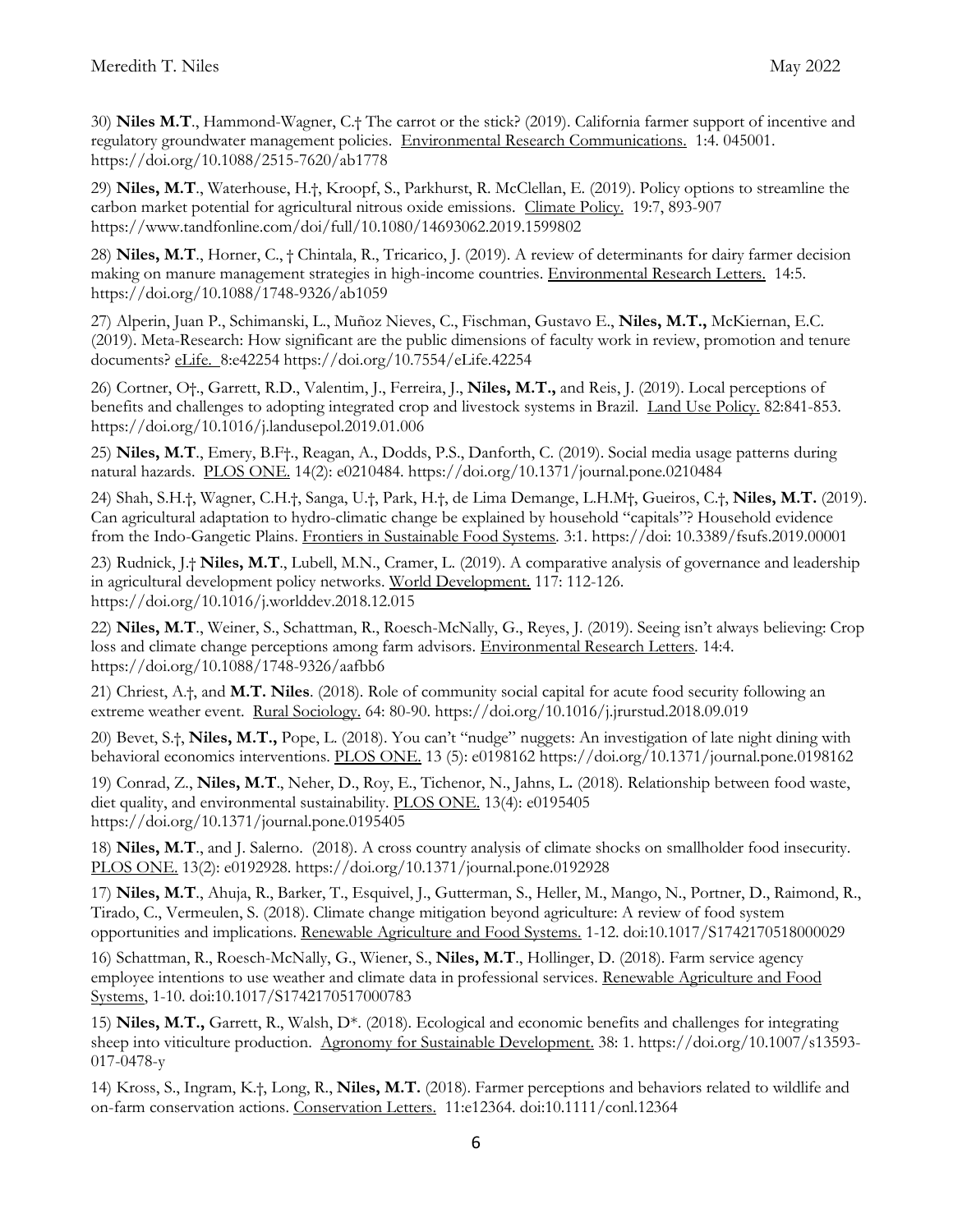13) **Niles, M.T.** and Brown, M. (2017). A multi-country assessment of factors related to smallholder food security in varying rainfall conditions. Scientific Reports. 7: 16277. doi:10.1038/s41598-017-16282-9

12) **Niles, M.T.** and C. Hammond-Wagner† (2017). Farmers seek local solutions for California water management and the Sustainable Groundwater Management Act. California Agriculture. 72:38-43. Special Issue, "California's Sustainable Groundwater Management Act". https://doi.org/10.3733/ca.2017a0040

11) Garrett, R., **Niles, M.T**, Gil, J., Gaudin, A., Chaplin-Kramer, B., Assman, A., Assman, T., Brewer, K., de Faccio Carvalho, P.C., Cortner, O., Dynes, R., Garbach, K., Kebreab, E., Mueller, N., Reis, J. C., Snow, V.,Valentim, J. (2017). Social and ecological analysis of integrated crop livestock systems: Current knowledge and remaining uncertainty. Agricultural Systems, 155: 136-146. https://doi.org/10.1016/j.agsy.2017.05.003

10) Garrett, R., **Niles, M.T**., Gil, J., Dy, P., Ferreira, J., Reis, J., Valentim, J. (2017). Policies for re-integrating crop and livestock systems: A comparative analysis. Sustainability, 9: 473. https://doi.org/10.3390/su9030473

9) **Niles, M.T.** and N. Mueller. (2016). Farmer perceptions of climate change: Associations with observed temperature and precipitation trends, irrigation, and climate beliefs. Global Environmental Change, 39: 133-142. https://doi.org/10.1016/j.gloenvcha.2016.05.002

8) **Niles, M.T**., Brown, M., Dynes, R. (2016). Farmer's intended and actual adoption of climate change mitigation and adaptation strategies. Climatic Change, 135: 277-295. https://doi.org/10.1007/s10584-015-1558-0

7) Prokopy, L., Arbuckle, J., Barnes, A. Haden, V.R. Hogan, A, **Niles, M.T.,** Tyndall, J. (2015). Farmers and climate change: A cross-national comparison of belief and risk perceptions in developed countries. Environmental Management, 56: 492-504. https://doi.org/10.1007/s00267-015-0504-2

6) **Niles, M.T.,** Lubell, M., Brown, M. (2015). How limiting factors drive agricultural adaptation to climate change. Agriculture, Ecosystems & Environment, 200: 178-185. https://doi.org/10.1016/j.agee.2014.11.010

5) Lubell, M., **Niles, M.T.,** Hoffman, M. (2014). Extension 3.0: Managing agricultural knowledge systems in the network age. Journal of Society and Natural Resources, 27: 1089-1103 https://doi.org/10.1080/08941920.2014.933496

4) **Niles, M.T.**, Lubell, M., Haden, V.R. (2013). Perceptions and responses to climate policy risks among California farmers. Global Environmental Change, 23: 1752-1760. https://doi.org/10.1016/j.gloenvcha.2013.08.005

3) Haden, V.R.,\* **Niles**, **M.T.,** Lubell, M., Perlman, J., Jackson, L.E. (2012). Global and local concerns: What attitudes and beliefs motivate farmers to mitigate and adapt to climate change? PLOS One. 7 (12) doi.org/10.1371/journal.pone.0052882 *(Note: First two authors contributed equally to this manuscript)* 

2) **Niles, M.T.** and Lubell, M. Integrative frontiers in environmental policy theory and research. (2012). Policy Studies Journal, 40: 41-64. doi.org/10.1111/j.1541-0072.2012.00445.x

1) **Niles, M.T** (2008). Sustainable soils: Reducing, mitigating and adapting to climate change with organic agriculture. Sustainable Development Law and Policy*,* 9:19-23

## **PEER-REVIEWED BOOK CHAPTERS**

4) Alperin, J.P., Schimanski, L.A., La, M., **Niles, M.T**., McKiernan, E.C. The value of data and other non-traditional scholarly outputs in academic review, promotion, and tenure. In Press at *Open Handbook of Linguistic Data Management.*

3) Behrens, P. and **M.T. Niles**. In Press. Climate change and food sustainability. In Behrens, P. (Ed.), *Food Sustainability*, Oxford University Press.

2) **Niles, M.T**. and M. Brown. In Press. Food security and sustainability. In Behrens, P. (Ed), *Food Sustainability*, Oxford University Press.

1) **Niles, M.T.,** (2013). Achieving social sustainability in animal agriculture: Challenges and opportunities to reconcile multiple sustainability goals. In Kebreab, E. (Ed), *Sustainable Animal Agriculture.* CABI Press, p 193-212

## **PEER-REVIEWED PUBLICATIONS IN REVIEW/REVISION**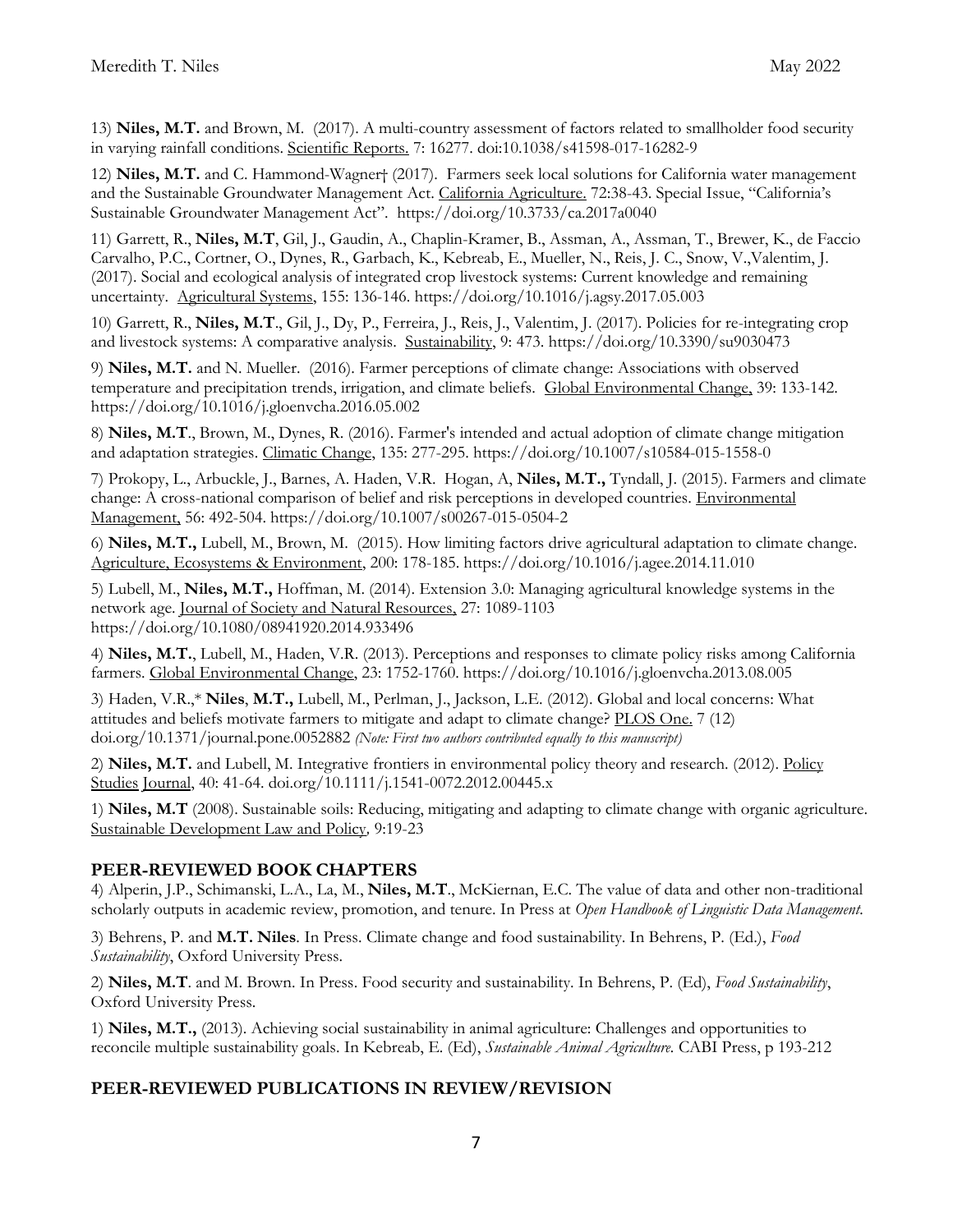5) **Niles, M.T.** and Han, G. Interested but uncertain: Carbon markets and data sharing among US row crop farmers. In Review at Climatic Change. Preprint:<https://osf.io/preprints/socarxiv/mhv2w/>

4) Porterfield, K., Hobson, S., Neher, D., **Niles, M.T**., Roy, E. Microplastics in composts, digestates and food wastes: A review. Submitted to Bioresource Technology. Preprint:<https://doi.org/10.31224/2187>

3) White, A., Faulkner, J.W., **Niles, M.T**., Conner, D., Mendez, V.E. The role of farmer networks in supporting adaptive capacity: opening the door for innovation and transformation in the Northeastern US. Submitted to Elementa.

2) Moore, Maya, Alpaugh, M., Razafindrina, K., Trubek, A., **Niles, M.T**., A mixed methods approach to understanding the importance of wild plant foods in the food and nutrition security of forest-edge farming and fishing households in southeastern Madagascar. Submitted to Frontiers in Sustainable Food Systems.

1) Davis, K.F., Muller, M.F., Rulli, M.C., Tatlhego, M., Ali, S., Baggio, J.A., Dell'Angelo, J., Jung, S., Kehoe, L., **Niles, M.T**., Eckert, S. Transnational agricultural land acquisitions as an emerging threat to global biodiversity. In Review at Science Advances.

## **PUBLISHED DATASETS AND SURVEYS**

4) **Niles, M.T**., Neff, R.; Biehl, E; Bertmann, F. Belarmino, E.H., Acciai, F., Ohri-Vachaspati, P. 2020. "Food Access and Security During COVID-19 Survey 2.1. https://doi.org/10.7910/DVN/4KY9XZ, Harvard Dataverse, V3

3) **Niles, M.T**., Neff, R.; Biehl, E; Bertmann, F. Morgan, E.H., Wentworth, T. 2020, "Food Access and Security During Coronavirus Survey- Version 1.0", https://doi.org/10.7910/DVN/RQ6NMG, Harvard Dataverse, V1

2) **Niles, M.T**., Schimanski, L.A.., McKiernan, E.C.; Alperin, J.P., 2020. Data for: Why we publish where we do", https://doi.org/10.7910/DVN/MRLHNO, Harvard Dataverse, V1

1) Alperin, J. P., Muñoz Nieves, C., Schimanski, L., McKiernan, E. C., and **Niles, M.T.** 2018. Terms and Concepts found in Tenure and Promotion Guidelines from the US and Canada. doi:10.7910/DVN/VY4TJE, Harvard Dataverse

## **PUBLISHED ABSTRACTS**

8) Lange, S. †, Trubek, A., Nickerson, A., **Niles, M.T**. Relationship between food agency and food insecurity in a university community. *Journal of the Academy of Nutrition and Dietetics*. 120 (9), A85.

7) **Niles, M.T.,** Ball, J. †, Nickerson, A. Shift in California farmer's perceptions of climate change following five years of drought. ASA, CSSA and SSSA International Annual Meetings.

6) **Niles, M.T**., Horner, C. †, Chintala, R., Tricarico J. 2019. What determines how dairy farmers manage manure? ASA, CSSA and SSSA International Annual Meetings.

5) Mueller, N., Gisbert-Queral, M., Henningsen, A., **Niles, M.T.** Decreasing sensitivity of US dairy to temperature and humidity extremes. 2019. American Geophysical Union Fall Meeting Abstracts.

4) Riddle, E. †, **Niles, M.T**., Nickerson, A. 2018. Prevalence and Factors Associated with Food Insecurity in Higher Education. *Journal of the Academy of Nutrition and Dietetics*. 118 (9), A78.

3) Bevet, S. †, **Niles, M.T**., Pope, L. 2018. Behavioral Economics in College Late Night Dining. *Journal of the Academy of Nutrition and Dietetics*. 118 (9), A83.

2) **Niles, M.T.** Drivers and barriers to farmer adoption of sustainable practices. Bioethics Symposium, American Dairy Science Association. 2017. *Journal of Dairy Science.* Vol 100: Supplement 2.

1) Brown, M.E. & **Niles, M.T.** Financial strategies moderate weather impacts on food security outcomes. 2016. American Geophysical Union Fall Meeting Abstracts.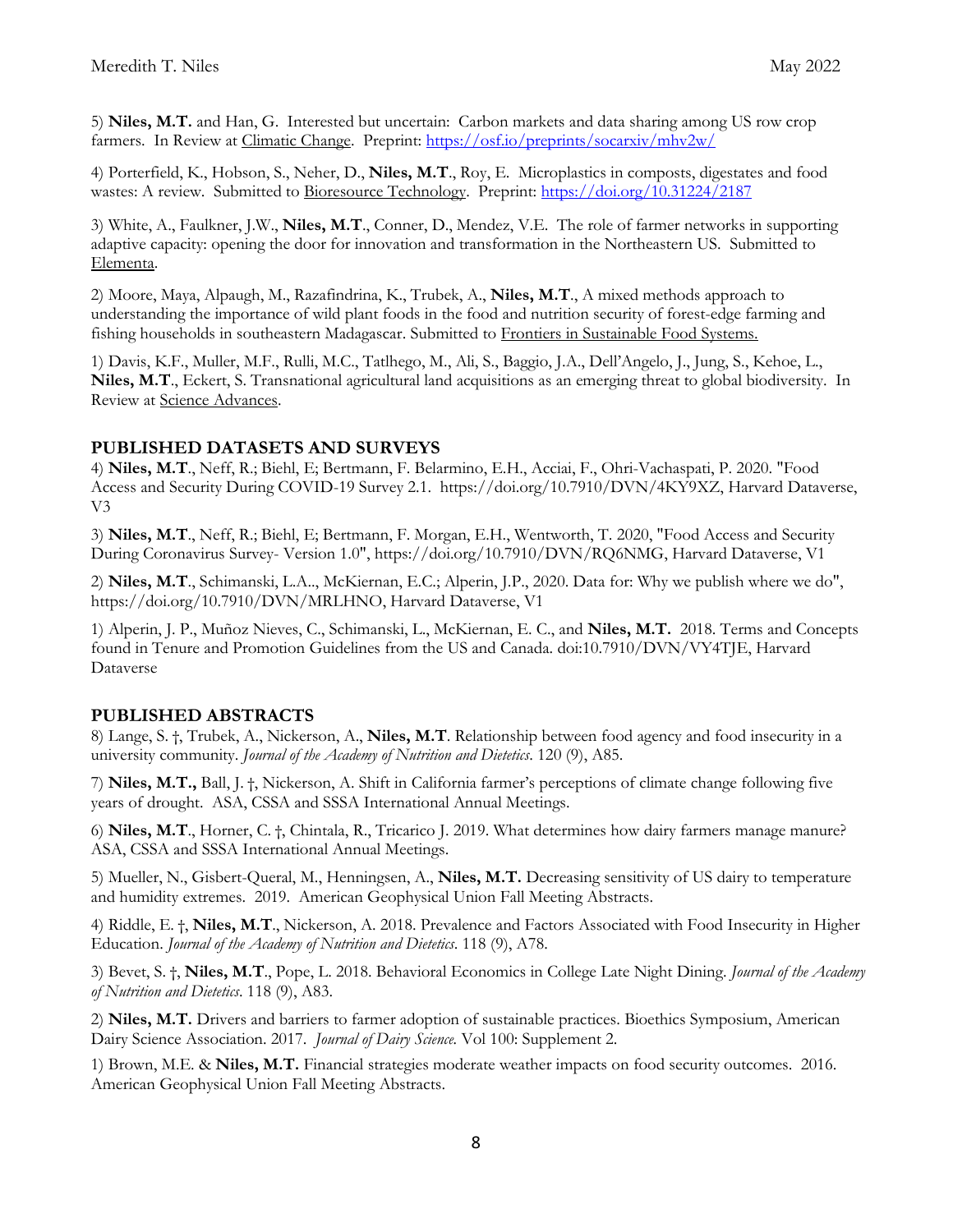## **ACADEMIC REPORTS**

6) **Niles, M.T**., Bertmann, F., Belarmino, E.H., Cannella, M., Conner, D. 2021. COVID-19 impacts on Vermont farms and food businesses: Pivots, needs and opportunities for the future.<https://scholarworks.uvm.edu/calsfac/98>

5) **Niles, M.T**., Ferdinand, T., Choularton, R., Carter, R. 2021. Opportunities for crop research, development and adoption to drive transformative adaptation in agriculture. Working Paper- World Resources Institute. Available online at [https://www.wri.org/publication/opportunities-crop-research-development-adoption-to-drive](https://www.wri.org/publication/opportunities-crop-research-development-adoption-to-drive-transformative-adaptation-in-agriculture)[transformative-adaptation-in-agriculture](https://www.wri.org/publication/opportunities-crop-research-development-adoption-to-drive-transformative-adaptation-in-agriculture)

4) Clay, L., Biehl, E., Colon-Ramos, U., Dunn, C., Hossan, A., Josephson, A., Marks, A.B., Morgan, E.H.B., Neff, R., **Niles, M.T.,** Slotter, R. 2020. COVID-19 and Food Insecurity- CONVERGE COVID-19 Working Group for Public Health and Social Sciences Research Agenda Setting Paper. [https://converge.colorado.edu/v1/uploads/images/covid\\_19\\_food\\_insecurity-1595251841996.pdf](https://converge.colorado.edu/v1/uploads/images/covid_19_food_insecurity-1595251841996.pdf)

3) **Niles, M.T**. 2018. Household Food Waste Perceptions and Behaviors: A Vermont Case Study. University of Vermont.

[https://www.uvm.edu/crs/reports/2018/2018\\_VT\\_Poll\\_Results\\_Vermont\\_Household\\_Food\\_Waste\\_Behaviors\\_R](https://www.uvm.edu/crs/reports/2018/2018_VT_Poll_Results_Vermont_Household_Food_Waste_Behaviors_Report.pdf) [eport.pdf](https://www.uvm.edu/crs/reports/2018/2018_VT_Poll_Results_Vermont_Household_Food_Waste_Behaviors_Report.pdf)

2) **Niles, M.T.,** Ahuja, R., Esquivel, J., Mango, N., Duncan, M., Heller, M., Tirado, C. 2017. Climate change & food systems: assessing impacts and opportunities. Meridian Institute. Available at [http://bit.ly/2oFucpe.](http://bit.ly/2oFucpe)

1) Jackson, L., Haden**,** V.R., Hollander, A.D., Lee, H., Lubell, M., Mehta, V.K., O'Geen, T., **Niles, M.T.,** Perlman, J., Purkey, D., Salas, W., Sumner, D., Tomuta, M., Dempsey, M., Wheeler., S.M (2012). Agricultural mitigation and adaptation to climate change in Yolo County, CA. California Energy Commission Project 500-09-009, pp.153.

## **GOVERNMENT REPORTS**

2) Schattman, R.E., Wiener, S., Roesch-McNally, G., **Niles, M.T**., Iovanna, R., Carey, M. 2017. Farm Service Agency: National Survey on Climate and Weather. A report to the USDA Farm Service Agency.

1) Roesch-McNally, G., Wiener, S., Schattman, R.E., **Niles, M.T**., Lawson, D., Wilson, M. 2017. Natural Resources Conservation Service: National Survey on Climate and Weather. A report to the USDA Natural Resources Conservation Service (NRCS).

## **POLICY AND RESEARCH BRIEFS**

25) Laurent, J., Bertmann, F., Alpaugh, M., Belarmino, E.H.; Bliss, S., Malacarne, J., McCarthy, A.C., Merrill, S.C., Schattman, R.E., Yerxa, K. and **Niles, M.T**., Change in Food Security and Health Outcomes Since the COVID-19 Pandemic in Northern New England (2022). College of Nursing and Health Sciences Faculty Publications. 4. https://scholarworks.uvm.edu/cnhsfac/4

24) **Niles, M.T.,** Alpaugh, M., Bertmann, F., Belarmino, E.H., Bliss, S., Laurent, J., Malacarne, J., McCarthy, A., Merrill, S., Schattman, R.E., and Yerxa, K. Home Food Production and Food Security Since the COVID-19 Pandemic (2021). College of Agriculture and Life Sciences Faculty Publications. 189. https://scholarworks.uvm.edu/calsfac/189

23) McCarthy, A., Bertmann, F., Belarmino, E.H., **Niles, M.T.** Food Security Impacts of the COVID-19 Pandemic: Following a Group of Vermonters During the First Year. College of Agriculture and Life Sciences Faculty Publications. 186. https://scholarworks.uvm.edu/calsfac/186

22) **Niles, M.T**., et al. 2021. Food Insecurity Prevalence Across Diverse Sites During COVID-19: A Year of Comprehensive Data. College of Agriculture and Life Sciences Faculty Publications. 178. https://scholarworks.uvm.edu/calsfac/178

21) Ohri-Vachaspati, P., Acciai, F., Martinelli, S., Harper, K., Bertmann, F., Belarmino, E.H., Neff, R., **Niles, M.T**. 2020. Food Assistance Program Participation among US Household during COVID-19 Pandemic. Arizona State University. https://keep.lib.asu.edu/items/244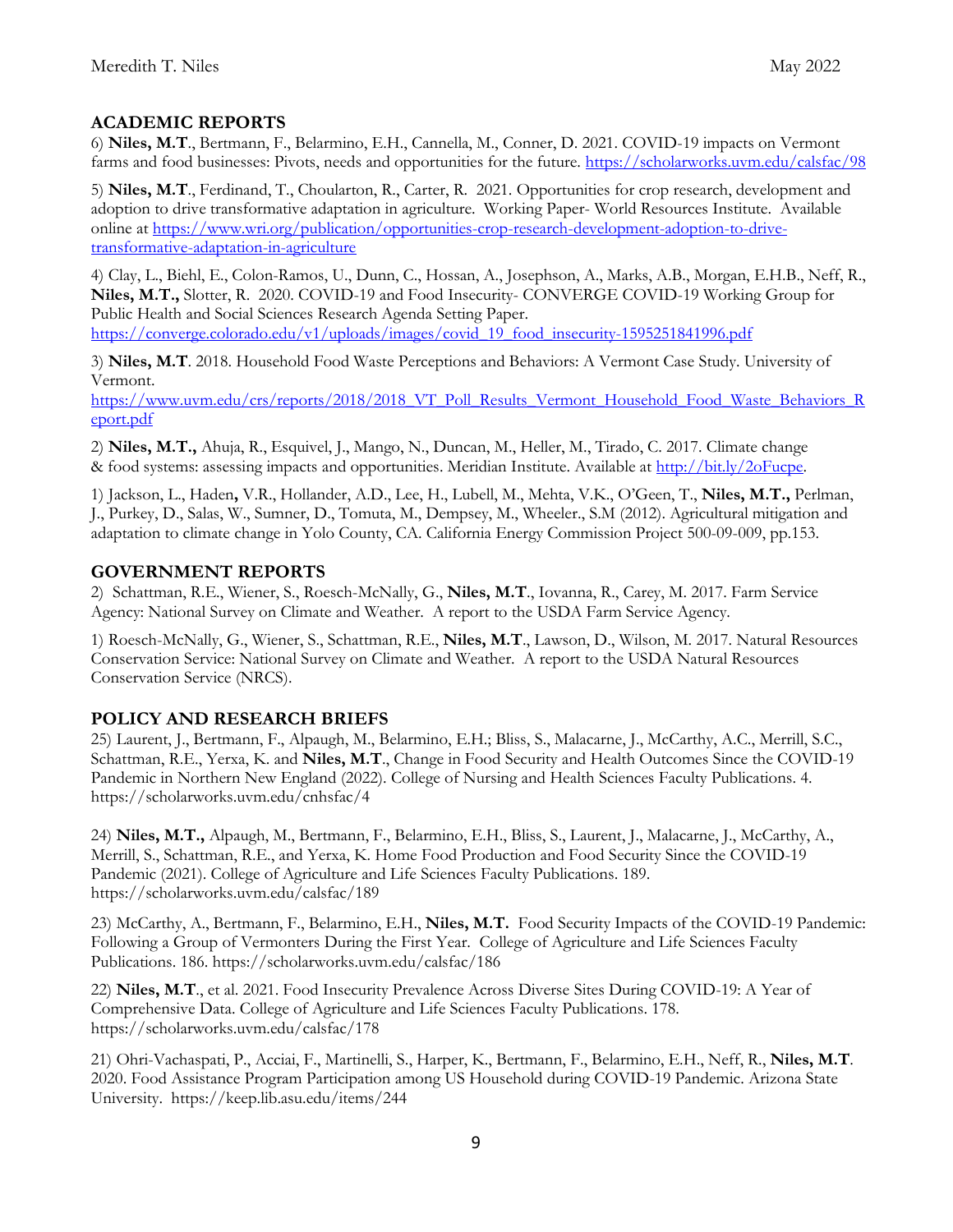20) Acciai, F., Belarmino, E.H., Josephson, A., **Niles, M.T**. 2020. Changes in Employment Status and Food Security During the COVID-19 Pandemic. Arizona State University. https://keep.lib.asu.edu/items/245

19) Harper, K., Acciai, F., Josephson, A., Ohri-Vachaspati, P., Belarmino, E.H., **Niles, M.T.** Robinson, J., Neff, R., Bertmann, F. 2020. Experiences of Households with New and Persistent Food Insecurity during the First Four Months of the COVID-19 pandemic. JHU COVID-19 Publications. http://jhir.library.jhu.edu/handle/1774.2/63252

18) **Niles, M.T.,** Belarmino, E.H., Bertmann, F. 2020. COVID-19 Impacts on Food Security and Systems: A Third Survey of Vermonters. College of Agriculture and Life Sciences Faculty Publications. 27. https://scholarworks.uvm.edu/calsfac/27

17) **Niles, M.T**., Josephson, A.L., Bertmann, F., Belarmino, E.H., Neff, R. 2020. COVID-19 and Food Insecurity Impacts: A follow up Vermont study. College of Agriculture and Life Sciences Faculty Publications. 26. https://scholarworks.uvm.edu/calsfac/26

16) **Niles, M.T**., Bertmann, F., Morgan, E.H., Wentworth, T., Biehl, E., Neff, R. 2020. A General Overview of Coronavirus and Food Access and Security in Vermont. College of Agriculture and Life Sciences Faculty Publications. 21. https://scholarworks.uvm.edu/calsfac/21

15) **Niles, M.T**., Bertmann, F., Morgan, E.H., Wentworth, T., Biehl, E., Neff, R. 2020. The Impact of Coronavirus on Vermonters Experiencing Food Insecurity. College of Agriculture and Life Sciences Faculty Publications. 19. https://scholarworks.uvm.edu/calsfac/19

14) **Niles, M.T**., Bertmann, F., Morgan, E.H., Wentworth, T., Biehl, E., Neff, R. 2020. Job Disruption and Loss and Food Access During Coronavirus. College of Agriculture and Life Sciences Faculty Publications. 20. https://scholarworks.uvm.edu/calsfac/20

13) Bertmann, F., Belarmino, E.H., Wentworth, T., Biehl, E., Neff, R., **Niles, M.T**. 2020. Food Access Through School Meals and Food Pantries During COVID-19: Early Findings from Vermont. College of Agriculture and Life Sciences Faculty Publications. 22. https://scholarworks.uvm.edu/calsfac/22

12) Belarmino, E.H., Bertmann, F., Wentworth, T., Biehl, E., Neff, R., **Niles, M.T**. 2020. The Impact of COVID-19 on the Local Food System: Early findings from Vermont. College of Agriculture and Life Sciences Faculty Publications. 23. https://scholarworks.uvm.edu/calsfac/23

11) Belarmino, E.H., Bertmann, F., Wentworth, T., Biehl, E., Neff, R., **Niles, M.T**. 2020. Early COVID-19 Impacts on Food Retail and Restaurants: Consumer Perspectives from Vermont. College of Agriculture and Life Sciences Faculty Publications. 24. https://scholarworks.uvm.edu/calsfac/24

10) **Niles, M.T**., Darby, H., Flack, S., Ziegler, S., Brito, A., Snider, M†. 2019. Grass-fed Dairy Farm Production Practices and Demographics in the US.

9) **Niles, M.T**., and Hammond-Wagner, C. † 2019. Fresno County Farmer Groundwater Survey Results

8) **Niles, M.T**., and Hammond-Wagner, C. † 2019. Madera County Farmer Groundwater Survey Results

7) **Niles, M.T**., and Hammond-Wagner, C. † 2019. San Luis Obispo County Farmer Groundwater Survey Results

6) **Niles, M.T.,** Hammond-Wagner, C. †, Mehta, V.K., Sicke, K. 2019. Yolo County Farmer Concerns and Perceptions of Groundwater Conditions

5) **Niles, M.T.,** Hammond-Wagner, C. †, Mehta, V.K., Sicke, K. 2019. Yolo County Farmer Participation and Policy Preferences for SGMA

4) **Niles, M.T.,** Hammond-Wagner, C. †, Mehta, V.K., Sicke, K. 2019. Yolo County Farmer Current and Future Groundwater Management Practices

3) Johnson, D. †, **Niles, M.T**., Wentworth, T., Faulkner, J., Birthisel, S., Clements, R. † 2019. What do Northern New England Farmers Need to Adapt to Climate Change?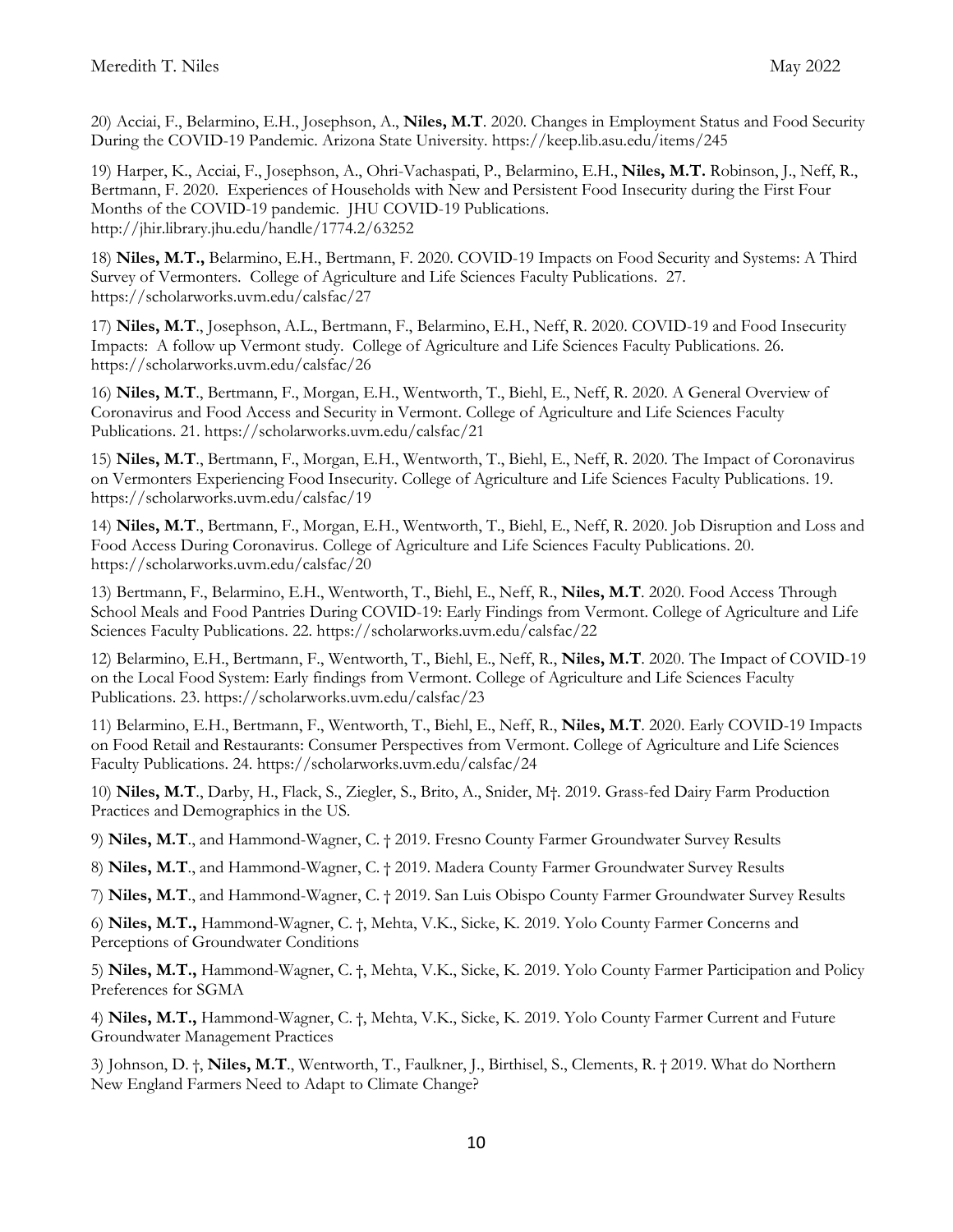2) Rodriguez-Cruz, L.A. and Niles, M.T. 2018. Puerto Rican Farmer Perceptions of Climate Change and Hurricane Maria

1)**Niles, M.T.** 2018. Vermont Household Food Waste Behaviors and Policy Perceptions.

## **POLICY, BUSINESS AND POPULAR PUBLICATIONS**

6) **Niles, M.T.** 2016**.** Cheese Addiction? In The Oxford Companion to Cheese. Ed: Catherine Donnelly. Oxford University Press. 888 pp. (Book Winner of the 2017 James Beard Award in Reference and Scholarship)

5) **Niles, M.T.** and Goldberg, R. 2015. The China dairy farming institute: New frontiers in innovative collaborations. Harvard Business School Case Study. No. N1-915-418.

4) **Niles, M.T.**, F. Hoefner, A. Lotti, and J. Obudzinski. 2013. Strengthening the U.S. agricultural research, education, and extension system: A reorientation model to address 21st century challenges. An issue paper written for AGree food policy organization.

3) Diaz, D., B. Rashford, S. De Gryze, S. Zakreski, R. Dell, and **M.T. Niles**. 2012. Evaluation of avoided grassland conversion and cropland conversion to grassland as potential carbon offset project types. An issue paper written for the Climate Action Reserve.

2) Tomaselli, P. and **M.T. Niles**. 2010. Changing the law: The road to reform *in*, Imhoff, D, ed, The CAFO Reader. University of California Press.

1) Nierenberg, D. and **M.T. Niles**. 2010. Climate change and animal production *in,* Moby and Park M, *eds*., Gristle: Reasons to think twice about meat. The New Press.

## **GRANTS AND FELLOWSHIPS**

| Total awards:                | \$18,745,000 |
|------------------------------|--------------|
| Principle Investigator (PI): | \$2,022,660  |
| Co-PI/Personnel:             | \$16,722,300 |
| Direct Support:              | \$5,116,000  |

- Under Reberg-Horton, C., et al. (Darby, H., **Niles, M.T.** at UVM**)** Climate Smart Commodities. Submitted to Review USDA NIFA. Total Award: \$40,000,000 (UVM: *\$1,367,235*)
- Under Mueller, N., **Niles, M.T. "**Climate risks and adaptations in food production systems". CAS-Climate. Review NSF Geography Program. Total award: \$*350,000* (Co-PI)
- 2022 **Niles, M.T.**, Schattman, R., Belarmino, E., Laurent, J., Malacarne, J. Merrill, S., Bertmann, F., Yerxa, K. "Rural experiences with food insecurity and health during COVID-19 and strategies for future resilience." USDA NIFA Foundational program. Total award: *\$645,000* (PI)
- 2021 Danforth, C.M., Garavan, H., Li, J., **Niles, M.T.,** O'Neil-Dunne, J.P. "MRI: Acquisition of a Massive Database to Accelerate Data Science Discovery". National Science Foundation Major Research Instrumentation Program. Total award: \$*725,016* (Co-PI)
- 2021 Belarmino, E., Wang, Q., **Niles, M.T**. "Vermont's legislative intervention on food waste disposal and single-use plastic bags: Implementation, effectiveness, and policy implications." Jeffords Policy Institute, UVM. Total award: *\$10,000* (Co-PI)
- 2021 Tobin, D., Belarmino, E., **Niles, M.T**., Reynolds, T. "Crop diversity and food and nutrition security outcomes across spatial scales in Sub-Saharan Africa". UVM Gund Institute for Environment. Total award: *\$50,000* (Partner).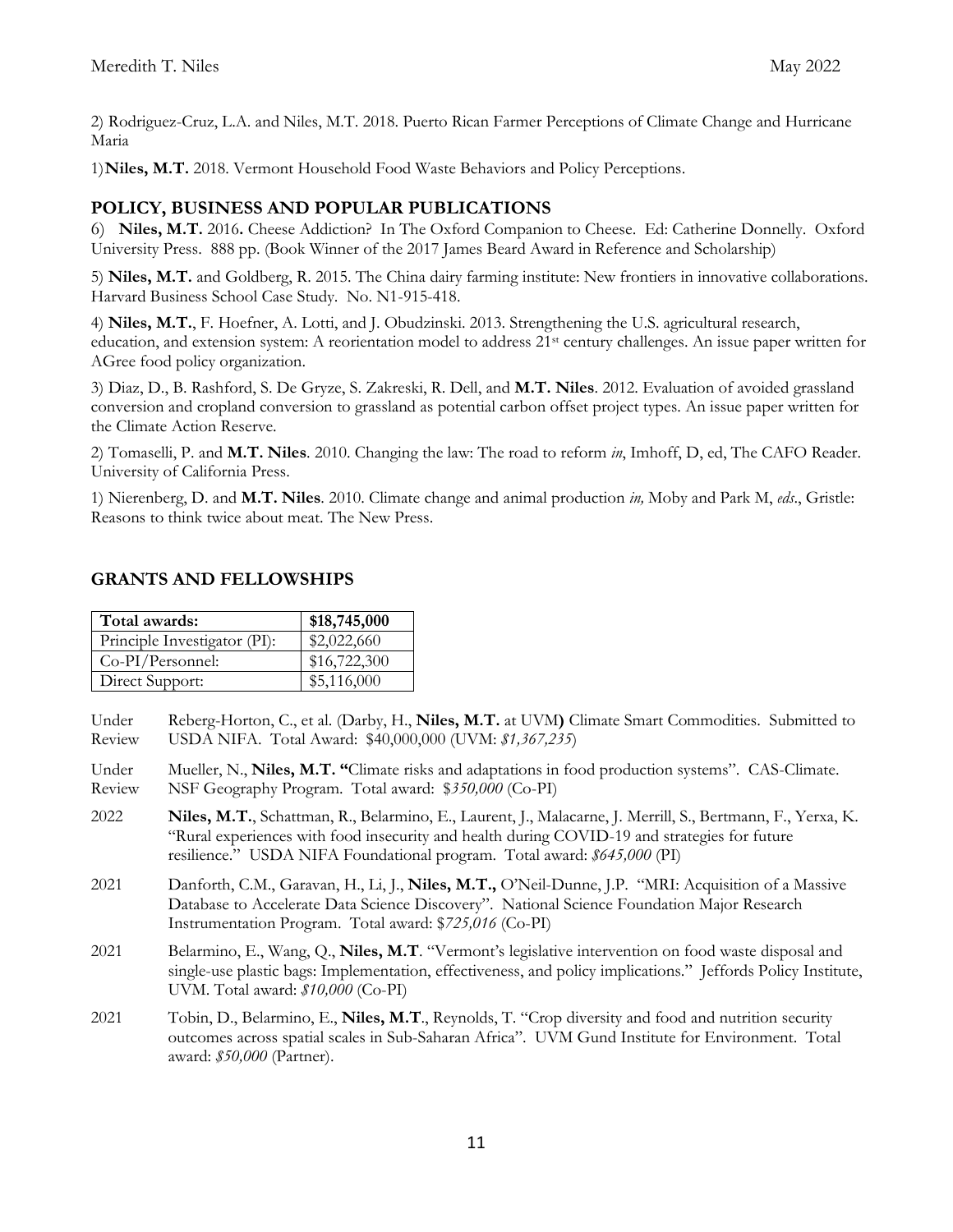- 2021 Mueller, N., Dillon, J., Kebreab, E., **Niles, M.T**. "Productivity, animal welfare, and environmental implications of weather variability for US dairy systems." USDA Inter-Disciplinary Engagement in Animal Systems Program. Total award: *\$994,300 (UVM: \$350,580*) (Co-PI).
- 2020 **Niles, M.T.,** Laurent, J., Belarmino, E., Bertmann, F., Merrill, S., Schattman, R., Yerxa, K. "Protective effects and risk factors for food security and health outcomes through natural resource reliance before and since COVID-19 in rural New England." Northeast Translational Research Center/Gund Institute for Environment. Total award: \$*100,000* (PI).
- 2020 McGill, B., Dube, M., Gotelli, N., **Niles, M.T**., Waring, T. "Harnessing spatiotemporal data science to predict responses of biodiversity and rural communities under climate change." National Science Foundation. Total award: *\$3,995,996 (UVM: \$1,675,678)* (Co-PI)
- 2020 **Niles, M.T**. and Nicholson, C. "Linking crop and diet diversity with nutritional outcomes over time and scales." USDA HATCH Agricultural Experiment Station. Total award: *\$45,000* (PI)
- 2020 Bose, P., Green, A., Bertmann, F., Belarmino, E., **Niles, M.T**., Solazzo, A., Laramee, A. "Refugee communities and food security in response to COVID-19." ARS Center for Food Systems Research. Total award: *\$20,000* (Co-PI)
- 2020 Conner, D., **Niles, M.T**., Desrochers, R., Callahan, C., Darby, C., Chase, L., Bauerly, B. "Agility in the face of disruption: Food businesses' rapid response to COVID-19." ARS Center for Food Systems Research. Total award: *\$20,000* (Co-PI)
- 2020 **Niles, M.T.,** Belarmino, E., Bertmann, F., Clark, E., Merrill, S. "Understanding Food Access Impacts from COVID-19 in Vermont and Beyond." ARS Center for Food Systems Research. Total award: *\$20,000* (PI)
- 2020 **Niles, M.T**., Belarmino, E., Bertmann, F., Cannella, M., Conner, D. "Assessing Vermont Farm and Food Producers' COVID Impacts, Pivots, and Future Needs." ARS Center for Food Systems Research. Total award: *\$20,000* (PI)
- 2020 **Niles, M.T.** "A Resilience Indicators Approach to Ensuring Equitable, Objective, and Continued Investment in Northern Border Communities." USDA/Forest Service. Total award: *\$48,000*. (PI)
- 2020 **Niles, M.T**. Belarmino, E. Bertmann, F. "Food systems and security during COVID-19". Johns Hopkins University Center for a Livable Future. Total Award: \$*16,161.* (PI)
- 2020 **Niles, M.T**., Belarmino, E., Bertmann, F. "The food system and public health implications of coronavirus: Immediate impacts and long-term opportunities for resilience". Gund Institute for Environment. Total Award: \$*10,000*. (PI)
- 2020 **Niles, M.T**., Belarmino, E., Bertmann, F. "COVID-19 and food security in Vermont". UVM College of Agriculture and Life Sciences and Office of the Vice President of Research. Total Award: *\$8,000*. (PI)
- 2020 Bomblies, A. and **Niles, M.T**. "Harnessing and augmenting the capacity of forests to combat malaria and promote human wellbeing in Madagascar". Gund Institute for Environment Catalyst Award. Total Award: *\$50,000*. (Co-PI).
- 2020 Bomblies, A. et al. "The Tropical Agroecology Toolkit: Four modest but scalable strategies that harness nature to resolve food and health challenges in tropical low- and middle-income nations". The Nature Conservancy Bridge Spark Award. Total Award: *\$150,000 (UVM total: \$79,000).* (Co-PI)
- 2019 Reberg-Horton, C., Mirsky, S., Robertson, A., Gaskin, J., Ryan, M., **Niles, M.T**., Tilmon, K. "A Cover Crop Network For Enhancing The Sustainability Of US Cropping Systems." USDA Sustainable Agricultural Systems Program. Total Award: *\$10,000,000 (UVM total: \$555,000).* (Co-PI)
- 2019 Novak, D., Sullivan, J., **Niles, M.T**. "Targeted investment for critical food access in rural New England". Proposal submitted May 2018 to National Center for Sustainable Transportation. Total Award: *\$49,000* (Co-PI)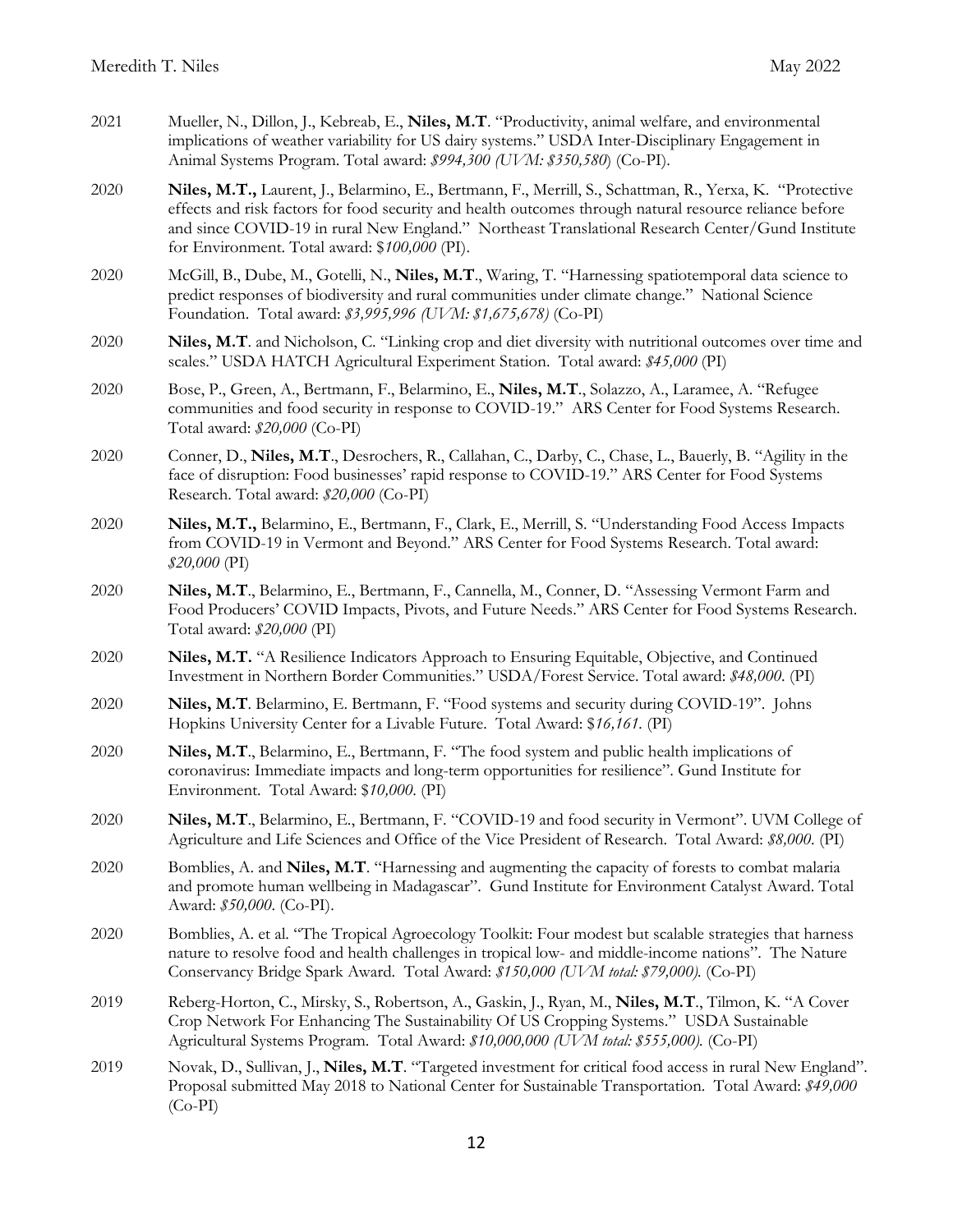- 2019 Joseph, E., **Niles, M.T**., Alvez, J., Kirk, M. "Feasibility of Integrating Sheep into Vermont Vineyards: An Initial Look at Ecologic and Economic Benefits". Northeast SARE Farmer Grant. Total Award: *\$9,500* (Technical Advisor)
- 2018 **Niles, M.T**. "California Farmer's Water Management Practice Adoption and Policy Preferences for Sustainable Groundwater Management". Water Foundation. Total Award: *\$75,000* (PI)
- 2018 **Niles, M.T**. "Rural futures in New Zealand and Vermont: Community perceptions of resilience". AgResearch New Zealand. Total Award: *NZD \$55,000 (USD \$36,500)* (PI)
- 2018 Hodgson, S., **Niles, M.T**., Faulkner, J. CALS/Extension Seed Grant. Total Award: *\$5,000* (Co-PI)
- 2018 **Niles, M.T.** "Vermont household perceptions of food waste and policies". Casella Waste Management Systems." *Total Award: \$14,000* (PI)
- 2018 **Niles, M.T**., et al. "Assessing climate perceptions and developing adaptation resources for small, medium and beginning farms" USDA Small and Medium Farms Program. *Total Award*: *\$500,000* (PI)
- 2018 **Niles, M.T.** and Roy, E. "Identifying nitrogen hotspots in the United States to improve nitrogen management through farmer incentive programs" UVM Gund Institute. *Total Award: \$36,000* (PI)
- 2017 Schattman, R., and **Niles, M.T.** CALS/Extension Seed Grant. *Total Award: \$5,000* (Co-PI)
- 2017 Snow, V., **Niles, M.T.,** Garrett, R., Gaudin, A., Agnew, R., Parker, R. "Assessment of integrated sheepviticulture farming systems". New Zealand Royal Society Catalyst Fund. *Total Award:* NZD *\$58,500* (Co-PI)
- 2017 **Niles, M.T.** "Assessing the cumulative impact of policy stacking on Vermont farmers". James M. Jeffords Grant Program for Policy Studies, University of Vermont. *Total Award: \$10,500* (PI)
- 2017 **Niles, M.T**. "Assessing dairy farmer decisions and barriers for adopting sustainable manure management systems" U.S. Center for Dairy Innovation. *Total Award: \$50,000* (PI)
- 2016 Neher, D.A., **Niles, M.T,** and Roy, E. Incentive funds for submission of an NSF INFEWS proposal University of Vermont. *Total Award: \$5,000.* (Co-PI)
- 2016 **Niles, M.T.** "Assessing the effect of climate change and shocks on food security at varying scales" USDA HATCH Experiment Station. *Total Award: \$60,000.* (PI)
- 2016 Young, C., Howitt, R., MacEwan, D., Mehta, V., **Niles, M.T.** "Implementing California's Sustainable Groundwater Management Act: Farmer perceptions and the balance of groundwater and economic sustainability". USDA Water for Agriculture Program. *Total award: \$485,000. (UVM total: \$165,927)* (Co-PI)
- 2015 **Niles, M.T.** "Assessing the acute and long-term impacts of a climate shock on Vermont food security". Office of Vice President of Research-UVM. *Total award: \$3,000.* (PI)
- 2014 **Niles, M.T.** and R. Garrett. "Diversifying and integrating agricultural practices in Brazil, New Zealand and the United States for climate smart agriculture and sustainable development." Harvard University Sustainability Science Program. *\$20,000* (Co-PI)
- 2013 Switzer Foundation Fellow for Environmental Leadership, *\$15,000*
- 2013 Henry A. Jastro Shields Research Fellowship 2013-2014, *\$3,000*
- 2012 AgResearch, New Zealand, *\$16,000*
- 2010-2014 National Science Foundation Graduate Research Fellowship, *\$131,000*
- 2010-2013 National Science Foundation Interdisciplinary Graduate Education and Research Traineeship Funding for New Zealand research, *\$16,000*
- 2009 Ernest E. Hill Climate Change Fellowship, *\$2,500*
- 2009-2010 National Science Foundation Interdisciplinary Graduate Education and Research Traineeship, *\$115,000*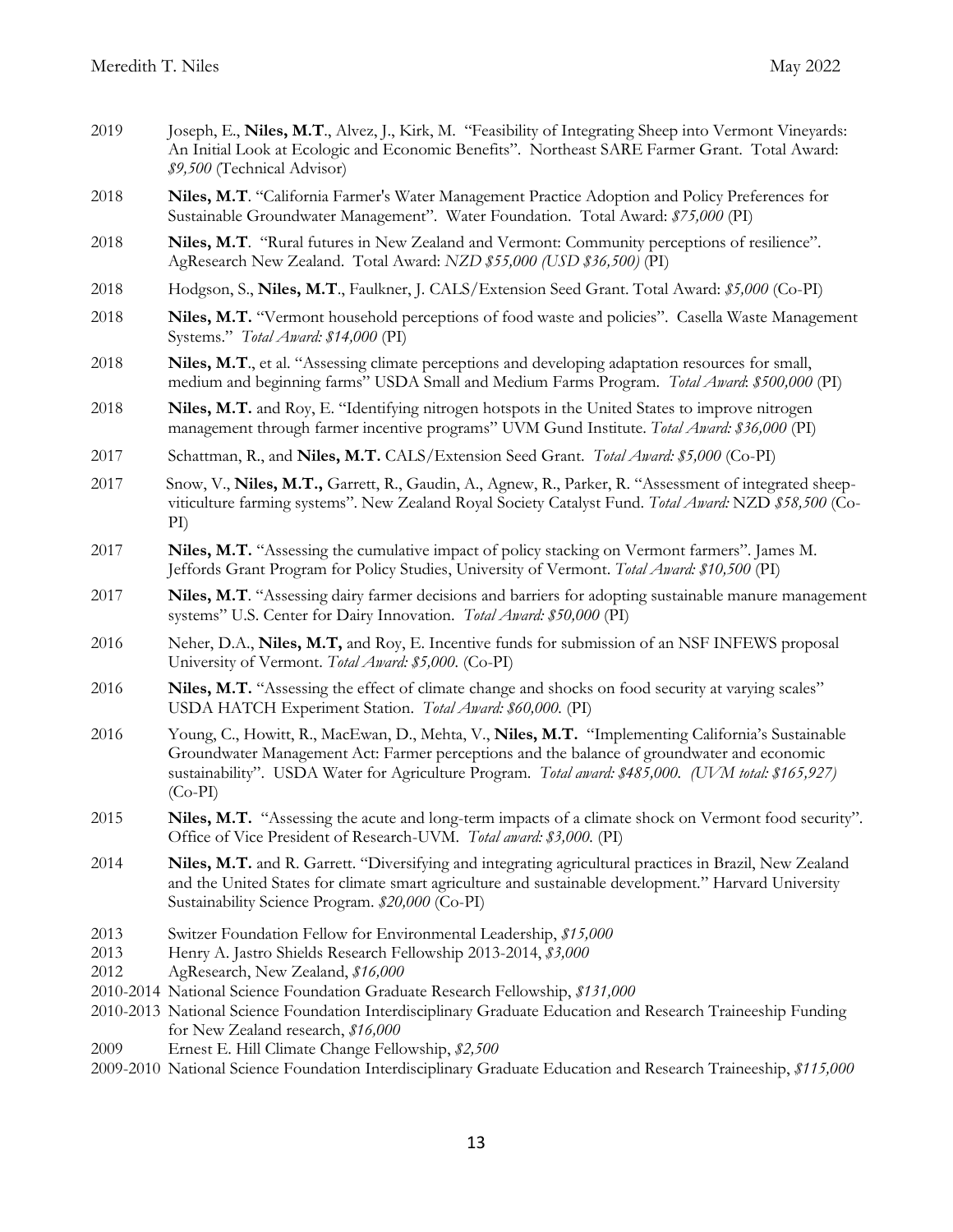### **CORPORATE PHILANTHROPIC AWARDS**

2019 Neher, D., **Niles, M.T**., Roy, E (equal partners). Casella Sustainable Materials Management Research Fund. Given to the Recycling Organics and Resources (ROAR) group (co-founder). \$70,000 over three years.

### **WORKING GROUPS**

- 2020- Director and Founder, National Food Access and COVID research Team (NFACT) [\(www.nfactresearch.org\)](http://www.nfactresearch.org/) – a collaboration of 18 study sites using common instruments across the US to access the impact of COVID-19 on food access, security and systems
- 2020 Member, COVID-19 and Food Working Group. National Science Foundation CONVERGE- Public Health and Social Science
- 2019 Member, Large-scale land acquisitions and social-environmental impacts. Socio-environmental Synthesis Center (SESYNC Working Group)

### **TEACHING EXPERIENCE**

- 2016- 2021 *"Food Systems Science and Policy",* Graduate Food Systems Core Course, University of Vermont "*U.S. Food Policy & Politics",* Undergraduate Nutrition and Food Sciences, University of Vermont
- 2018, 2020 *"Professional Development",* Graduate Food Systems Program, University of Vermont
- 2013, 2014 Associate Instructor, "*Current Issues in the Environment*", *co-taught the course (10 lectures on environmental policy, food/agriculture policy, climate change, food system sustainability, food justice, and water resources)* Department of Environmental Science and Policy, UC Davis, *Davis, CA*
- 2007 Environmental Education Staff, Appalachian Mountain Club, *Pinkham Notch, NH*

## **ADVISING EXPERIENCE**

2015- University of Vermont:

#### **Current PhD Advising:**

PhD Advisor to Elizabeth Espinosa, Data Science and Complex Systems

PhD Advisor to Zack Goldstein, Food Systems

PhD Advisor to Carolyn Hricko, Food Systems and Gund Fellow

PhD Advisor to Maya Moore, Food Systems and L4E Gund Fellow

PhD Committee member to Natalia Aristizabal, PhD Natural Resources and Gund Fellow

PhD Committee chair, Merelise Ametti, PhD Psychology

Master's advisor, Malarie McGalliard, Food Systems

Master's committee member, Emma Spence, Food Systems

#### **Current Undergraduate Advising:**

Hannah Decker, Distinguished Undergraduate Research and Honors Thesis Advisor, Nutrition and Food **Sciences** 

Ashleigh Angle, Distinguished Undergraduate Research and Honors Thesis Advisor, Nutrition and Food **Sciences** 

#### **Completed Advising (Undergraduates and All Graduates):**

#### Undergraduate:

20- 25 Nutrition and Food Sciences, Dietetics, and Food Systems students annually

2022- DUR Committee member, Emma Frank

2021- DUR Committee member, Sarah Geller

2021- Summer Undergraduate Research Fellowship Advisor, Maddie Burke

2020- Distinguished Undergraduate Research Committee Member, Nutrition & Food Sciences

2018- Distinguished Undergraduate Research Thesis Advisor, Marissa Carranza, Nutrition & Food Sciences

2017- Undergraduate Honors Thesis Advisor, Gina Cassara, Environmental Studies

2016- Summer Undergraduate Research Fellowship Advisor, Drew Walsh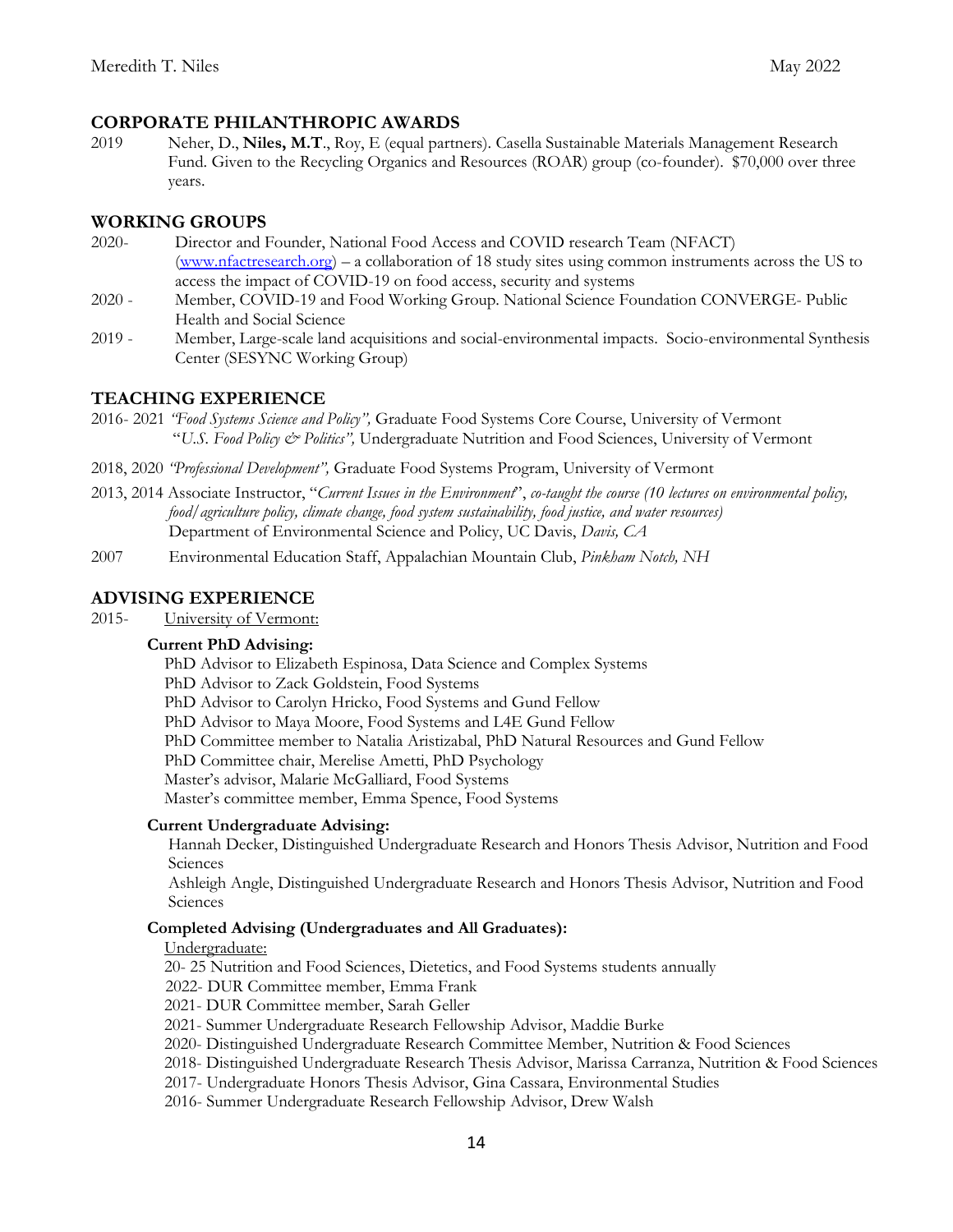#### Graduate:

 Master's advisor, Chris Brittain, Food Systems (completed May 2022) Master's committee chair, Tessa McGann, Natural Resources (completed May 2022) PhD Advisor to Luis Rodriguez Cruz, PhD, Food Systems and Gund Fellow (completed January 2022) Master's advisor, Kristen Wrikkala, Food Systems (completed May 2021) Committee Chair, Alissa White, PhD Plant and Soil Sciences and Gund Fellow (completed December 2020) Master's Advisor to Devon Johnson, MS, Food Systems (completed December 2019) PhD Advisor to Serge Wiltshire, PhD, Food Systems (completed May 2019) Committee Chair, Courtney Hammond-Wagner, PhD, Natural Resources (completed May 2019) Committee Chair, Hilary Byerly, PhD Natural Resources (completed May 2019) Committee Chair, Rachel Mason, MS, Plant and Soil Sciences (completed May 2019) Committee Chair, Ben Emery, MS, Complex Systems and Data Science (completed May 2019) Advisor, "Agrarian adaptation in Northern India". Socio-environmental synthesis center (SESYNC) graduate student pursuits working group. (completed January 2019) Committee Chair, Jini Kades, MS Community Development & Applied Economics (completed Dec. 2018) Project Advisor, Olivia Pena, MS, Food Systems (completed August 2018) Research Advisor, Emilie Riddle, MS, Dietetics (completed May 2018) Committee Chair, Samantha Lewandowski, MS, Community Development and Applied Economics (completed December 2017) Committee Member, Sam Bevet, MS, Food Systems (completed December 2017) Master's Thesis Advisor to Alana Chriest, MS, Food Systems (completed September 2017) Committee Chair, Alexandra Millar, MS, Environmental Studies (completed July 2017)

#### 2015 Harvard University:

- Master's Thesis Co-Advisor to Gabrielle Bastien, Harvard Extension School

 - Research Advisor, Advising and management of 3 graduate and 1 undergraduate research assistants. *Project***:** *Diversifying and integrating agricultural practices in Brazil, New Zealand and the United States for climate smart agriculture and sustainable development.* Sustainability Science Program

#### **ORGANIZED WORKSHOPS AND ORAL SESSIONS**

- 1) Acciai, F., Ohri-Vachaspati, P., Yellowhorse, A., Josephson, A., **Niles, M.T.** "The Differential Impacts of the COVID-19 Pandemic on Food Security, Job Disruptions, and Food Assistance Program Participation in Arizona." Moderator. *American Public Health Association Annual Meeting. Denver, CO*. October 2021.
- 2) **Niles, M.T**. and H. McKhann. "Food Policy for Food Security and Agricultural Mitigation". Co-Chair, Break-out Session. *International Conference on Agricultural GHG Emissions and Food Security. Berlin, Germany.* September 2018.
- 3) Leorges Moraes da Fonseca, **Niles, M.T**., "Bioethics Symposium: Sustainable Dairy Farm". Co-organizer, Organized Oral Symposium. *American Dairy Science Association. Pittsburgh, PA*. June 2017.
- 4) Poortvliet, M. and **M.T. Niles**. "Relationships between climate experiences, risk perceptions, and beliefs around the world." Co-organizer, Organized Oral Symposium. *Society for Risk Analysis. San Diego, CA*. December 2016.
- 5) **Niles, M.T.** and R. Garrett. "Synergies for food production, conservation and rural development in a changing climate." Co-organizer, Organized Oral Session. *Ecological Society of America Conference. Baltimore, MD.* August 2015.
- 6) Hillis, V., T. Waring, J. Brooks, **M.T. Niles.** "Evolutionary approaches to the commons: Empirical applications of a multi-level evolutionary framework." Co-organizer, Organized Oral Session. *International Society for the Study of the Commons Conference. Alberta, CN.* May 2015.
- 7) Garrett, R. and **M.T. Niles.** "Workshop on integrative social and ecological modeling of crop and livestock systems" Co-organizer. International Workshop funded by the National Science Foundation. *University of California, Davis, Davis CA*. April 2015.

## **ACADEMIC INVITED LECTURES, PANELS, COURSES AND WORKSHOPS**

1) Invited Speaker. March 2022. AI Driven Innovations in Agriculture. **Auburn University and USDA National Institute of Food and Agriculture**. "Driver of farmer innovations and data privacy preferences."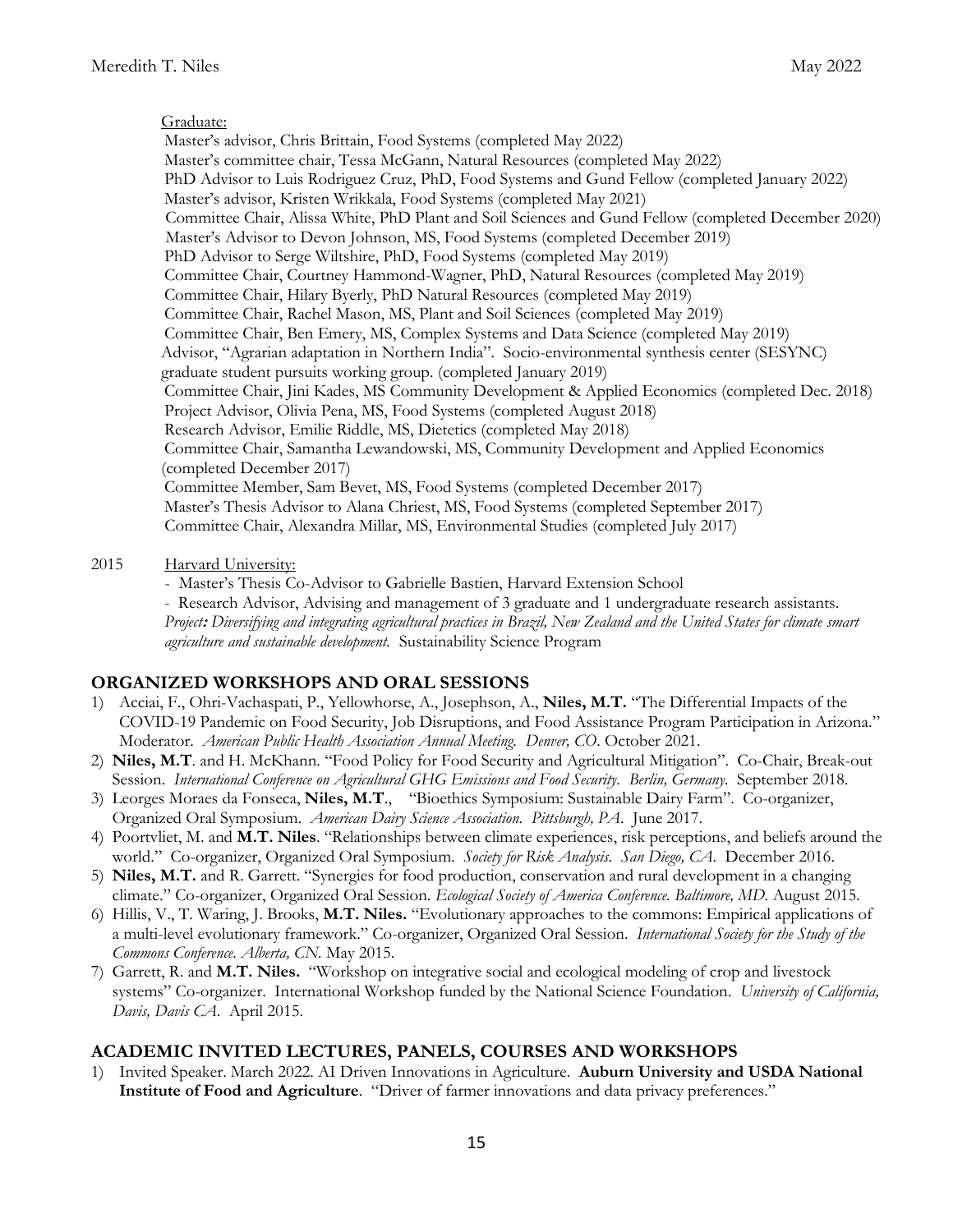- 2) Invited Panelist. March 2022. Tufts Research and Data Symposium for Food and Nutrition. **Tufts University**. "Nutrition responses during the COVID-19 pandemic."
- 3) Invited Panelist. April 2021. 2020 National Academy of Medicine Emerging Leaders Forum. **National Academies of Science, Engineering, and Medicine**. *Washington DC*. "Food systems and food security in a changing climate" as part of the panel The Evolution of the Research Enterprise in Response to Climate Change.
- 4) Invited Speaker and Panelist. March 2021. **Lewis and Clark Law School Food for Thought Symposium.** "Farmers and Climate Change: Changing practices and new approaches".
- 5) Invited Speaker. February 2021. **Harvard University** Food Plus Conference. "The Impact of COVID-19 on food security and systems across scales".
- 6) Invited Speaker. January 2021. **NOPREN** State of the Science Monthly Webinar. "Food insecurity and food access during COVID-19 at the national and state levels: Implications for policymaking".
- 7) Invited Lecturer. January 2021. **University of Chile** Food Systems Summer School Session. "Food Insecurity and COVID-19: Concomitant Crises now and in the future".
- 8) Invited Panelist. November 2020. **American Association for the Advancement of Sciences (AAAS)** Charles Valentine Riley Memorial Lecture. Invited panelist following the lecture from 2020 awardee Dr. Evan DeLucia.
- 9) Invited Speaker. October 2020. **UC Davis Climate Adaptation Research Center**. Adaptation and Mitigation Synergies in Agriculture.
- 10) Invited Webinar. June 2020. Hunger and Environmental Nutrition (HEN) Webinar for the **Academy of Nutrition and Dietetics**. "Food access and security during coronavirus: A Vermont Study".
- 11) Invited Panelist. December 2019. Meeting of Experts on Emerging Issues in Climate Change and Human Health. **National Academies of Sciences, Medicine and Engineering.** *Washington DC*. "Food Security and Climate Change" as part of the panel on Food and Water in a Changing Climate.
- 12) Invited Speaker. December 2019. **Northeast Specialty Crop Water Symposium.** "Environmental and Regulatory Concerns Related to Water Use in the Northeast." *Burlington VT*.
- 13) Invited Panelist. September 2019. Open Science Symposium- **National Academies of Science, Engineering, and Medicine**. *Washington D.C.*
- 14) Invited Speaker. March 2019. **Vermont Academy of Nutrition and Dietetics Conference**. Burlington, VT. "Nutrition in the Farm Bill: Recent Updates and Future Directions".
- 15) Invited Lecture- Food Policy. November 2018. **Columbia University**. *New York, New York*. "The Farm Bill-Our Biggest Food Policy".
- 16) Invited Speaker. November 2018. Food and Nutrition Board- **National Academies of Science, Engineering, and Medicine**. *Washington D.C.* "Environmental Warming and its Implications for Food Policy."
- 17) Invited Speaker- Climate Change Policy Network. June 2018. **CIRAD (French Institute for Agricultural Development Research)**. *Montpellier, France.* "Opportunities for Climate Change Adaptation Policies Across Scales"
- 18) Invited Lecture- Executive Education Program. Earth Institute Center for Environmental Sustainability. May 2018. **Columbia University**. *New York, New York*. "Climate Change, Food Sustainability, and Food Security"
- 19) Invited Speaker. Gund Tea. Gund Institute for Environment. March 2018. **University of Vermont**. *Burlington, VT*. "The Farmer Cost of Regulation: Farmer Perspectives of Regulatory Compliance During Environmental Change"
- 20) Invited Seminar Speaker. James Marvin Memorial Seminar Series. Plant Biology Department. February 2018. **University of Vermont**. *Burlington, VT*. "Smallholder farmer food security in a changing climate"
- 21) Invited Presentation. Sustainable Groundwater Management Summit: Research and Practice. February 2018. **University of California, Davis.** *Davis, CA.* "Implementing California's Sustainable Groundwater Management Act: Farmer Perceptions and the Balance of Groundwater and Economic Sustainability"
- 22) Invited Seminar Speaker. Environmental Science, Policy and Management Department. February 2018. **University of California, Berkeley**. *Berkeley, CA*. "Farmer perceptions and preferences for achieving groundwater sustainability in California"
- 23) Invited Seminar Speaker. Biology and Ecology Seminar. October 2017. **Susquehanna University.** *Selinsgrove, PA*. "Food Systems and Food Security in a Warming Climate".
- 24) Invited Seminar Speaker. Seminar on Climate Change. May 2017. **College of the Atlantic.** *Bar Harbor, ME*. "Food Security and Climate Change".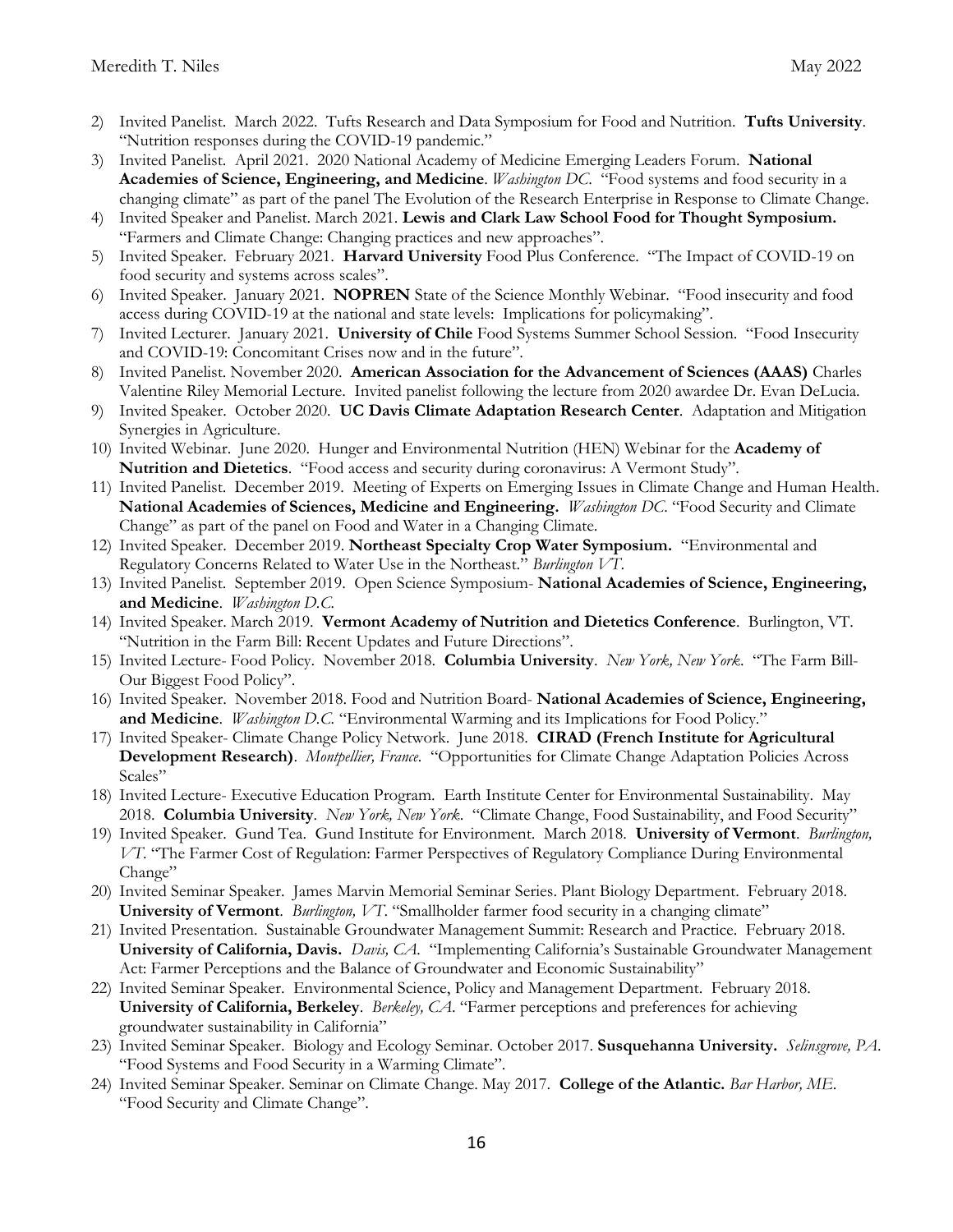- 25) Invited Plenary Speaker. May 2017. **Global Alliance for the Future of Food.** *Chantilly, France*. "Climate Change and Food Systems: Impacts and Opportunities".
- 26) Invited Speaker. Harvard Food+ Conference. February 2017. Weatherhead Center for International Affairs. **Harvard University***, Cambridge, MA*. "Social Capital for Achieving Food Security in a Changing Climate".
- 27) Invited Speaker. Global Environment Speaker Series. February 2017. Department of Geography and the Environment, **University of Richmond***, Richmond, VA.* "Achieving Food Security in a Changing Climate"
- 28) Accepted Participant. July 2016. Climate Change, Global Food Security, and the U.S. Food System. **US Department of Agriculture and National Center for Atmospheric Research Joint Workshop.** *Boulder, CO.*
- 29) Invited Moderator. May 2016. Sustainability Science Symposium*.* **Harvard University.** *Cambridge, MA*.
- 30) Invited Speaker. May 2016. Scholarly Communication Lab, University Library. **Dartmouth College***. Hanover, NH.*  "Using Open as an Asset: Opportunities to Broaden Your Impact".
- 31) Invited Keynote Speaker. April 2016. **Iowa State University** *Annual Faculty Senate Conference*, *Ames, Iowa*. "Building a Career on Open Access".
- 32) Invited Conference Speaker. March 2016. **Scholarly Publishing and Academic Research Coalition** Annual Meeting. *San Antonio, Texas.* "I'm Here, I Made It… Now How do I do This?"
- 33) Invited Workshop Speaker. December 2015. **Price Waterhouse Coopers.** "Environmental Constraints on New Zealand Agriculture." Resource Economics Workshop Series. Wellington, New Zealand.
- 34) Invited Seminar Speaker. December 2015. **Queensland University of Technology***, Brisbane, Australia.* "The Psychological Distance of Climate Change: Farmer Perceptions and Responses." School of Economics and Finance: Resource and Development Economics and Public Policy Group Seminar.
- 35) Invited Seminar Speaker. November 2015. **Wageningnen University***, Wageningnen, Netherlands.* "The Psychological Distance of Climate Change: How Farmers Perceive and Respond to Climate Change and its Policies."
- 36) Invited Seminar Speaker. October 2015. **Mitchell Center for Sustainable Solutions, University of Maine,** *Orono, Maine.* "Climate Change and Agriculture: Views from the Farm."
- 37) Invited Keynote Speaker. September 2015. **Conservation Coaches Network (The Nature Conservancy and World Wildlife Fund collaboration)***. Barcelona, Spain,* "Unlocking Behavior Change in Conservation"
- 38) Selected Short Course Participant. **National Center for Socio-Ecological Synthesis (SESYNC).** *Annapolis, MD.* July 2015. "Teaching Socio-Environmental Systems".
- 39) Invited Speaker. April 2015. **Gund Institute of Ecological Economics, University of Vermont,** *Burlington, Vermont*, "The Psychological Distance of Climate Change."
- 40) Invited Lecturer. April 2015. Agribusiness and Food Policy Course, **Harvard University,** *Cambridge, Massachusetts*, "Dairy sustainability in China: A case study of Nestlé's farm training programs."
- 41) Invited Webinar. March 2015. **Switzer Foundation.** "Open Access Research: Opportunities to Broaden your Impact."
- 42) Invited Speaker. November 2014. Open Ambassadors Conference, **Max Planck Institute***, Munich, Germany*, "Talking open access with your colleagues and advisors."
- 43) Invited Panelist. 2014. OpenCon Open Access to Research Conference, **American University School of Law,** *Washington, D.C.,* "Successful student initiatives for open access."
- 44) Invited Workshop Presenter. 2014. National Association of Graduate-Professional Students National Conference, **University of Missouri**, *Columbia, Missouri,* "Developing strategic and effective advocacy initiatives and campaigns."
- 45) Invited Moderator. 2014. **The World Bank***, Washington D.C.* "Generation Open", Kickoff event for International Open Access Week.
- *46)* Selected Participant. 2014-2015. **Harvard University, Kennedy School of Government**, *Cambridge, MA.* "From Harvard Square to the Oval Office", Political Campaign Training Program for Women.
- 47) Invited Workshop Presenter. 2013. Berlin 11 Open Access Student Satellite Conference, **Max Planck Institute,** *Berlin, Germany,* "Institution and national open access advocacy workshop."
- 48) Invited Speaker. 2013. **Right to Research Coalition General Assembly**, *Budapest, Hungary,* "National advocacy strategies for open access policies."
- 49) Invited Speaker. 2013. **Marlborough Research Centre***, Marlborough, New Zealand*, "Understanding Marlborough wine grape grower perspectives and responses to a changing climate and policies."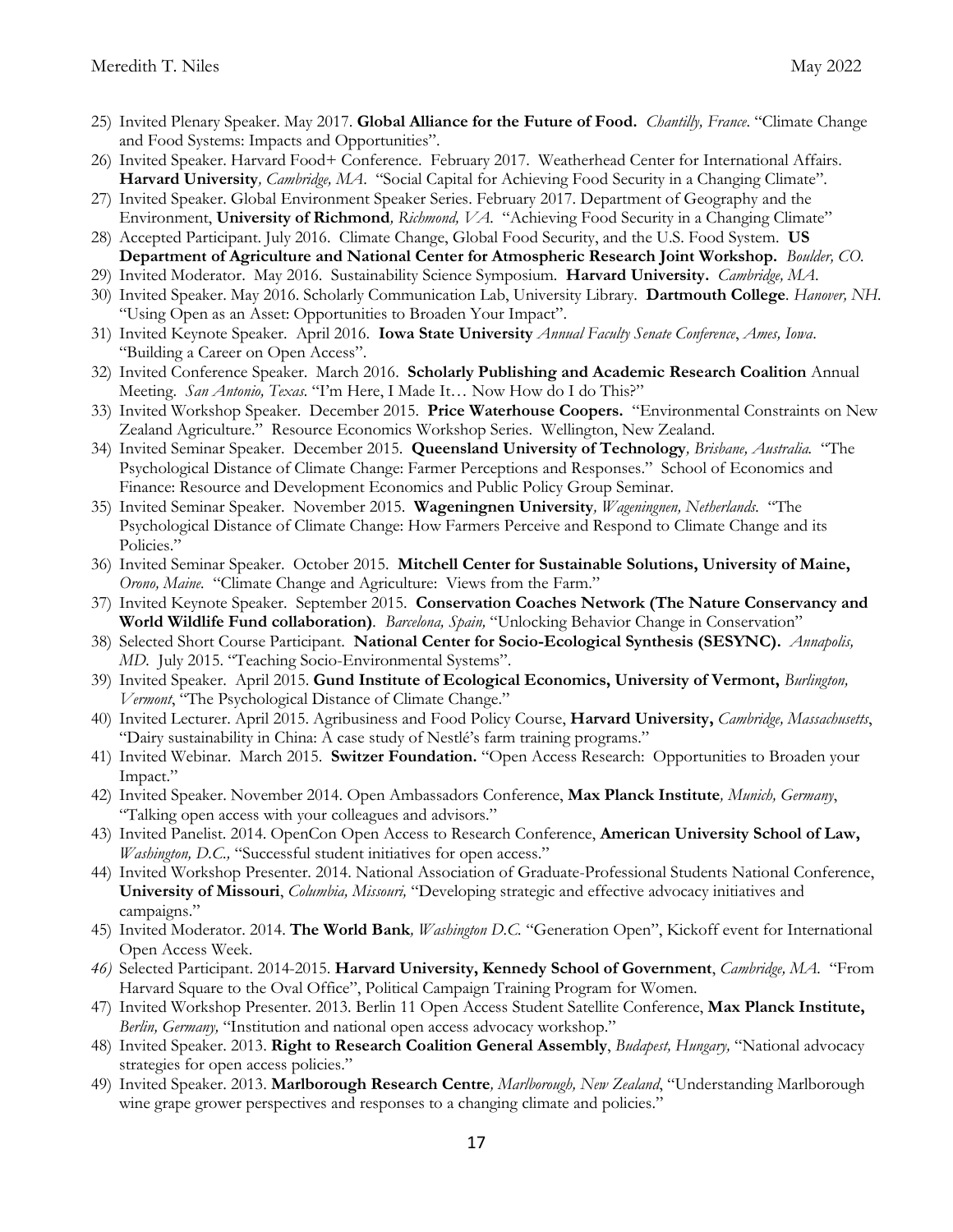- 50) Invited Speaker. 2012. Climate Change and California's Water Supply Conference. **UC Davis***. Davis, CA*. "Farmer adaptation to climate change: How farmers perceive impacts and mitigation."
- 51) Invited Monthly Public Lecture. Niles, M.T., J. Abbott, J. Balachowski, S. Chen, C. Cortez. **Tahoe Environmental Research Center. UC Davis***. Incline Village, NV.* "Fragrance chemicals: What's the stink?"
- 52) Invited Lecturer. 2011. Biology Department, **Centre College***, Danville, Kentucky*, "Environmental justice", "Global commerce", "Environmental Economics" (focus on food and agricultural systems, food justice issues)
- 53) Invited Lecturer. 2010. "Conservation management", **UC Davis***, Davis, CA*, "Using social network analysis for effective conservation management."
- 54) Invited Seminar Speaker. 2010. Biology Department, **Susquehanna University***, Selinsgrove, PA*, "The ecology of meat: Why solutions aren't as simple as you think."
- 55) Invited Lecturer. 2010. "Introduction to ecology", **Susquehanna University***, Selinsgrove, PA*, "Governing the commons: Environmental laws with a focus on climate change."
- 56) Invited Lecturer. 2009. "Environmental engineering", **The Catholic University of America***, Washington D.C.*, "Water resources and the need of agriculture and food systems
- 57) Invited Lecturer. 2008. "Honors environmental science and engineering", **The Catholic University of America***, Washington D.C.*, Food sustainability (developed and taught 4 classes related to agriculture and food systems including food justice and access issues and agricultural/food systems sustainability).

### **ACADEMIC CONFERENCE PRESENTATIONS**

\* Indicates a student presenter

- 1) Moore, Maya\*, Alpaugh, M., Razafindrina, K., Trubek, A., **Niles, M.T.** The importance of wild plant foods in the food security and dietary diversity of forest-edge communities in Southeastern Madagascar. Association for Tropical Biology and Conservation (ATBC) Conference. Oral Presentation. July 2022.
- 2) Moore, Maya\*, Alpaugh, M., Razafindrina, K., Trubek, A., **Niles, M.T.** Exploring the role of wild plant foods in the food security and diet diversity of forest-edge farming and fishing households in Southeastern Madagascar. Agriculture, Food and Human Values Conference. Virtual Oral Presentation. May 2022.
- 3) **Niles, M.T**. and G. Han. Farmer perceptions and willingness to participate in carbon markets. Tri Societies Annual Meeting. Oral Presentation. November 2021.
- 4) **Belarmino, E.M.,** Niles, M.T., Neff, R. Food related pro-environmental behaviors during the COVID-19 pandemic. American Public Health Association Annual Meeting. Oral Presentation. Denver, CO. October 2021.
- 5) **Niles, M.T.,** Wirkkala, K., Belarmino, E.H., Bertmann, F. Home food procurement during COVID-19: Impact on food security, diet and mental health outcomes. American Public Health Association Annual Meeting. Poster Presentation. Denver, CO, October 2021.
- 6) Thompson, J., Darby, H., Davis, B., Poffenbarger, H., Myers, R., **Niles, M.T**., Raturi, A., Reberg-Horton, C., Robertson, A., Ryan, M., Thapa, R., Mirsky, S. Visualizing a highly-coordinated, transdisciplinary team for precision sustainable agriculture. International Transdiciplinarity Conference. Poster Presentation. September 2021.
- 7) **Niles, M.T.,** and Hammond-Wagner, C. Safeguarding Water in the West: California Farmer Perceptions and Water Management Behaviors Under the Sustainable Groundwater Management Act. *ASA, CSSA and SSSA International Annual Meetings.* Oral Presentation. Virtual Conference November 2020.
- 8) **Niles, M.T**. Opportunities to Mitigate Climate Change Across the Food System. *ASA, CSSA and SSSA International Annual Meetings.* Oral Presentation. Virtual Conference November 2020.
- 9) Rodriguez-Cruz, L.\*, and **Niles, M.T**. Intended and Actual Adoption of Climate Adaptation Practices after Hurricane Maria." *American Association for the Advancement of Sciences (AAAS)*. Poster Presentation (given by L. Rodriguez Cruz). Seattle, WA. February 2020. (Awarded Best Poster- Social Sciences)
- 10) Guber, D., Wentworth, T., **Niles, M.T.** "Up and Down with Climate: Extreme Weather Events and the Issue-Attention Cycle". *Northeast Political Science Association*. Panel Presentation (given by D. Guber). Philadelphia, PA. November 2019.
- 11) **Niles, M.T**., Ball, J., Nickerson, A. Shift in California farmer's perceptions of climate change following five years of drought. *ASA, CSSA and SSSA International Annual Meetings.* Oral Presentation. San Antonio, TX. November 2019.
- 12) **Niles, M.T**., Horner, C., Chintala, R., Tricarico J. What determines how dairy farmers manage manure? *ASA, CSSA and SSSA International Annual Meetings.* Oral Presentation. San Antonio, TX. November 2019.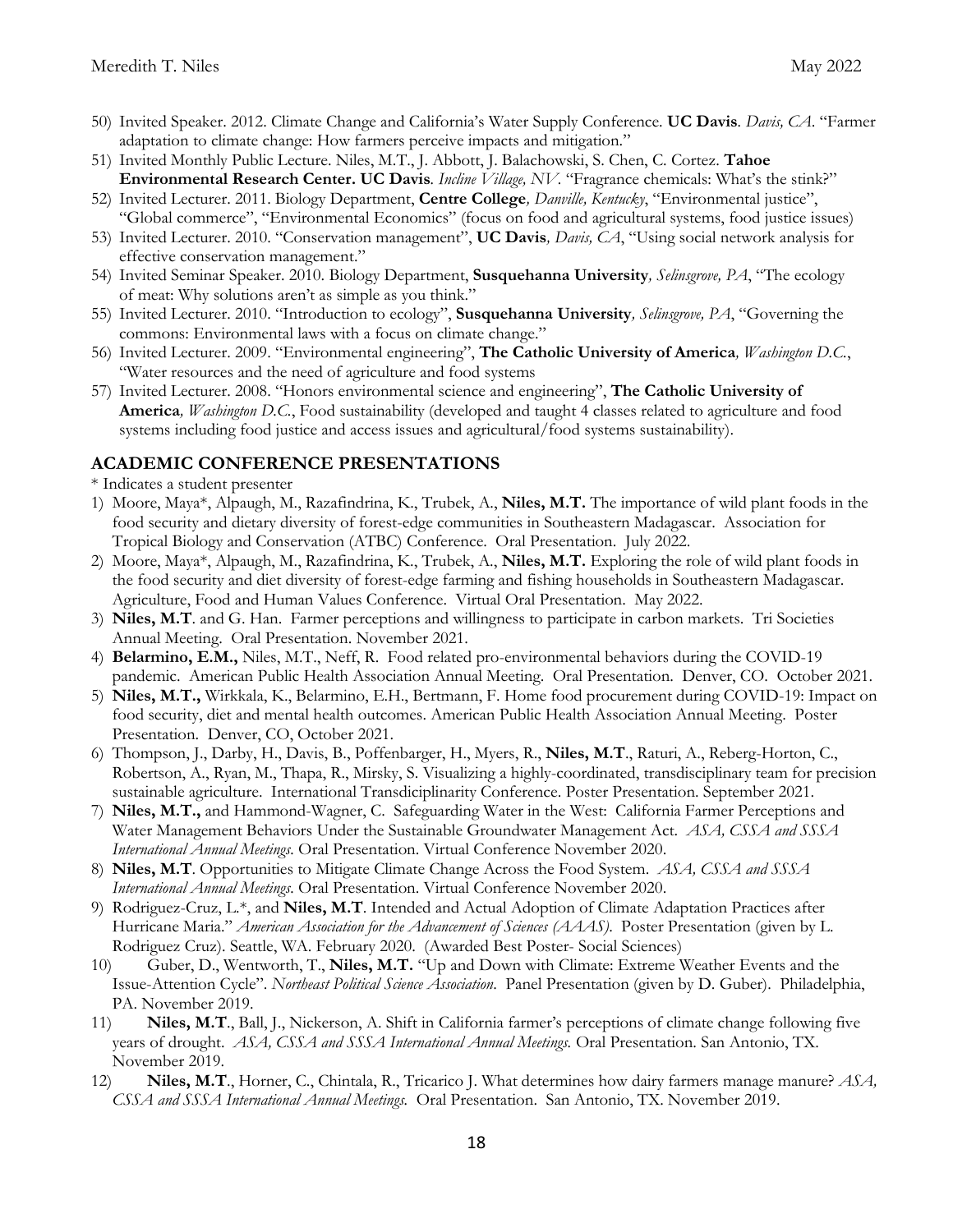- 13) Mueller, N., Gisbert-Queral, M., Henningsen, A., **Niles, M.T**. Decreasing sensitivity of US dairy to temperature and humidity extremes. *American Geophysical Union*. Presentation (given by N. Mueller). San Francisco, CA. December 2019.
- 14) Rodriguez-Cruz, L.\*, and **Niles, M.T**. Puerto Rican farmers' psychological distance of climate change adaptation." *American Association for the Advancement of Sciences*. Poster Presentation (given by L. Rodriguez Cruz). Washington, D.C. February 2019.
- 15) Schattman, R.E., Roesch-McNally, R., Wiener, S., **Niles, M.T.,** Parmentier, B., Cobb, J., Champion, S. "Socioenvironmental synthesis: Exploring the relationship between drought and the risk perceptions of USDA employees." *American Geophysical Union Conference*. Poster Presentation (given by R. Schattman.) Washington, D.C. December 2018.
- 16) Hammond Wagner, C.\*, Shah, S. H.\*, Sanga, U.\*, Park, H.\*, Demange, L.H.M.L.\*, Gueros, C\*., **Niles, M.T.** "Do household capitals mediate agricultural adaptation to hydro-climatic change? A SESYNC graduate pursuit study with evidence form the Indo-Gangetic Plains (India)." *Boundary Spanning: Advances in Socio-Environmental Systems Research Symposium*. Paper Presentation (given by C. Hammond-Wagner). National Socio-Environmental Synthesis Center, Annapolis, MD. June 2018.
- 17) Conrad, Z., **M.T. Niles**, D. Neher, E. Roy, N. Tichenor, L. Jahns. "Relationship between food waste, diet quality, and environmental sustainability." *Nutrition 2018* (Given by Z. Conrad). *Boston, MA*. June 2018.
- 18) Riddle, E.S.\*, **Niles, M.T.,** Nickerson A. "Hunger on campus: prevalence and factors associated with food insecurity in higher education". *Food and Nutrition Conference and Expo*. Poster Presentation (given by E. Riddle). *Burlington, VT* April 2018.
- 19) Pope, L., Bevet, S., **Niles, M.T.** "Behavioral economics in college late night dining". *Food and Nutrition Conference and Expo*. Poster Presentation (given by L. Pope). Washington, DC. April 2018.
- 20) Riddle, E.S\*., **Niles, M.T**., Nickerson A. "Hunger on campus: prevalence and factors associated with food insecurity in higher education". *Vermont Academy of Nutrition and Dietetics Annual Meeting*. Poster Presentation (given by E. Riddle). *Burlington, VT* April 2018.
- 21) Riddle, E.S.\*, **Niles, M.T**., Nickerson A. "Hunger on campus: prevalence and factors associated with food insecurity in higher education". *University of Vermont Student Research Conference*. Poster Presentation (given by E. Riddle). *Burlington, VT* April 2018.
- 22) Schattman, R., Weiner, S., Roesche McNally, G., **Niles, M.T**. "Climate change beliefs, risk perceptions, and use of climate and weather tools: Reporting evidence from a national FSA and NRCS employee survey". *Soil and Water Conservation Society.* Oral Presentation (given by R. Schattman). *Madison, WI.* July 2017.
- 23) Greenleaf, H\*., Hurley, S., **Niles, M.T**., Caswell, M., Schattman, R. "Using place-based landscape visualizations for stakeholder communication about agricultural adaptation to climate change". *American Water Resources Association Conference- Climate Change Solutions.* Oral Presentation (given by H. Greenleaf). Tysons, VA. June 2017.
- 24) **Niles, M.T**. "Drivers and barriers to farmer adoption of sustainable practices" Bioethics Symposium: Sustainable Dairy Farm". *American Dairy Science Association*.Oral Presentation. *Pittsburgh, PA*. June 2017.
- 25) Rudnick, J.\*, **Niles, M.T**., Lubell, M. "Climate change organization network structures across multiple places and regions" *International School and Conference on Network Science.* Oral Presentation (given by J. Rudnick). *Indianapolis, IN*. June 2017.
- 26) Chriest, A\*., **Niles, M.T**. "Community Food Insecurity Caused or Worsened by Extreme Weather Events Social Capital Helps Mitigate Food Insecurity During and After Climate Shocks". *Future of Food and Nutrition Conference*. Poster Presentation. *Boston, MA*. April 2017.
- 27) Wiltshire, S.W.\*, Stratton, C., Langevin, A., **Niles, M.T**. "Closing Projected Gaps Between Global Food Supply and Demand: Using Evolutionary Computation to Optimize Public Investments to 2050 and Beyond". *Future of Food and Nutrition Conference*. Poster Presentation. *Boston, MA*. April 2017.
- 28) **Niles, M.T.** and M. Brown. "Smallholder Farmer Climate Risks and Resilience: Implications for Food Security" *Society for Risk Analysis.* Oral Presentation. *San Diego, CA.* December 2016.
- 29) **Niles, M.T.** and M. Brown. "Smallholder Farmer Climate Risks and Resilience: Implications for Food Security" *American Geophysical Union.* Oral Presentation (Given by M. Brown). *San Francisco, CA* December 2016.
- 30) Long, R., Ingram, K., Kross, S., **Niles, M.T.,** O'Rourke, D., and Bayless, M. "Bat Conservation in California's Central Valley". *North American Society for Bat Research.* Oral Presentation (given by R. Long). *San Antonio, TX.* October 2016.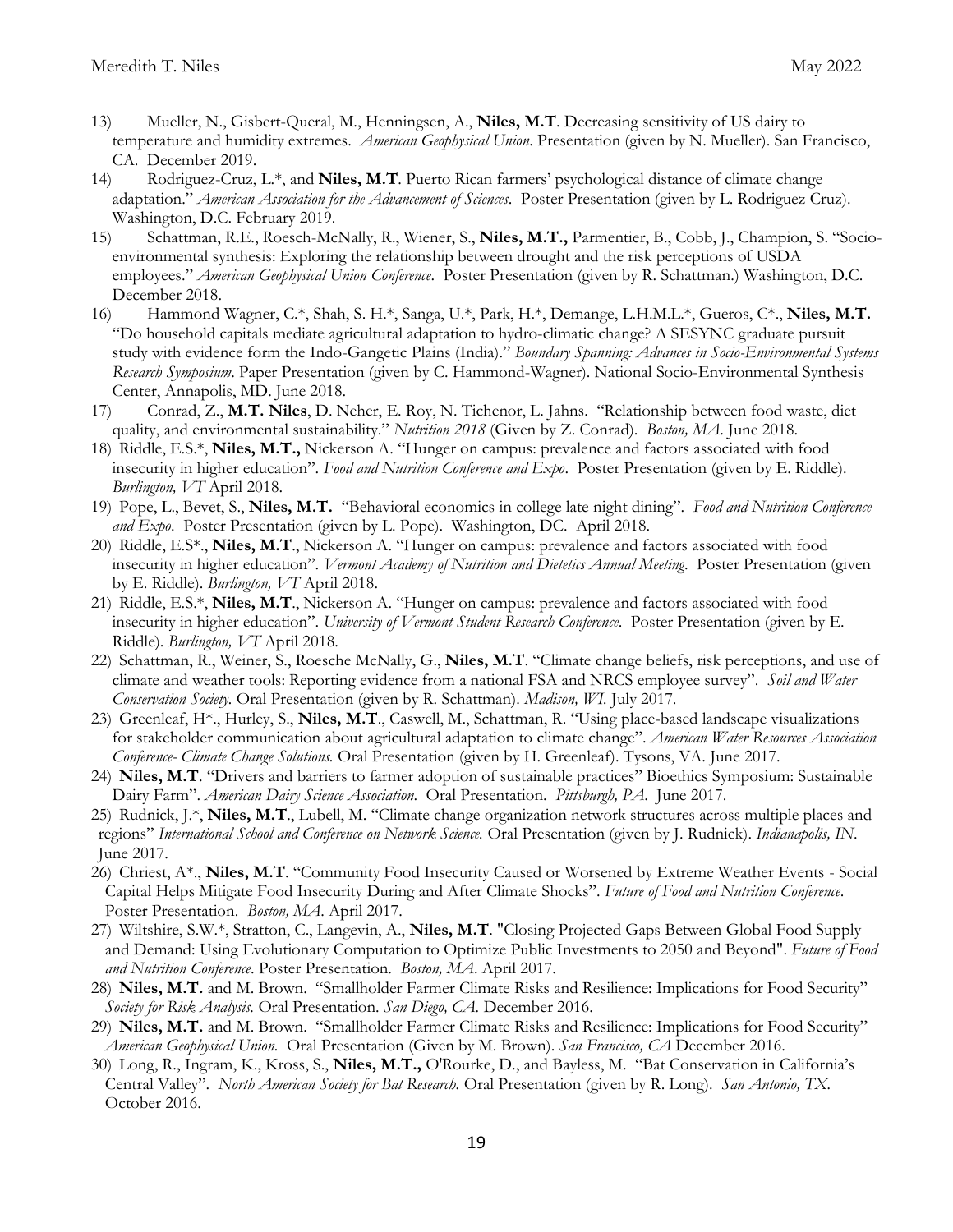- 31) Rudnick, J.\*, **Niles, M.T**., Lubell, M.N. "Organizational Coordination to Build Climate-Smart Food Systems." *POLNET political networks conference*. Poster presentation (given by J. Rudnick). *St. Louis, MO*. June 2016.
- 32) **Niles, M.T**. "Better than the sum of its parts? Communicating and collaborating across disciplines and cultures." Sustainability Science Symposium. *Harvard University*. *Cambridge, MA*. May 2016.
- 33) Rudnick, J.\*, **Niles, M.T.,** Lubell, M.N. "Network structures among climate change agriculture support organizations in East Africa." Poster Presentation (given by J. Rudnick*). American Association of Geographers Conference. San Francisco, CA.* April 2016.
- 34) **Niles, M.T.,** J. Salerno, M. Lubell. "Farmers and Climate Change". Oral Presentation (given by M. Lubell). *American Geophysical Union Conference. San Francisco, CA*. December 2015.
- 35) **Niles, M.T**. and J. Salerno. "Climate shocks and food security of smallholder farmers." Oral Presentation. *Ecological Society of America Conference. Baltimore, MD.* August 2015.
- 36) Garrett, R., **M.T. Niles**, J. Gil, J. Valentim. "Enabling conditions for integrated crop and livestock systems the United States, Brazil, and New Zealand: A comparative analysis of incentives and barriers across three regions." *World Congress on Integrated Crop-Livestock-Forest Systems (WCCLF) and the 3rd International Symposium on Integrated Crop-Livestock Systems (ICLS3)* - *Brasilia, Brazil* on July 12-17, 2015
- 37) **M.T. Niles**. "Achieving climate cooperation among farmers". Oral Presentation. *International Society for the Study of the Commons Conferenc*e. *Alberta, CN*. May 2015.
- 38) **Niles, M.T.** "How do farmers view climate change and its challenges? Poster Presentation. *American Association for the Advancement of Science Conference. San Jose, CA.* February 2015.
- 39) **Niles, M.T.** "Achieving global and local climate change cooperation among New Zealand and California farmers." Oral Presentation. *Society for Human Ecology International Conference. Bar Harbor, ME.* October 2014.
- 40) **Niles, M.T.** "How could we do better?" Panelist. Innovation for vulnerable farmers: Drought and water scarcity adaptation technologies. *Harvard University. Cambridge, MA*. September 2014.
- 41) **Niles, M.T.** and M. Lubell. "How climate change policy perceptions affect climate attitudes and behaviors in agricultural systems in New Zealand and California." Oral Presentation. *Midwest Political Science Association Annual Meeting. Chicago, IL.* April 2014.
- 42) **Niles, M.T.,** M. Lubell, M. Brown. "How limiting factors drive agricultural adaptation to climate change." Poster Presentation. *American Association for the Advancement of Sciences Annual Meeting. Chicago, IL.* February 2014.
- 43) **Niles, M.T.**, M. Brown, R. Dynes, M. Lubell. "Understanding New Zealand and California farmer attitudes towards climate policy." Oral Presentation. *New Zealand Climate Change Conference. Palmerston North, New Zealand*. May 2013.
- 44) **Niles, M.T.**, M. Brown, R. Dynes, M. Lubell. "Present and potential future adoption of agricultural mitigation and adaptation practices of New Zealand farmers." Oral Presentation. *New Zealand Climate Change Conference. Palmerston North, New Zealand*. May 2013.
- 45) **Niles, MT.**, M Brown, R. Dynes, M. Lubell. "Not everyone believes in climate change." Poster Presentation. *New Zealand Climate Change Conference. Palmerston North, New Zealand.* May 2013.
- 46) **Niles, M.T.**, M. Lubell, V.R. Haden, L. Jackson. "Climate change policy adaptation among California farmers." Poster Presentation. *Climate Smart Agriculture Conference. UC Davis. Davis, CA.* March 2013.
- 47) **Niles, M.T.**, M. Lubell, V.R. Haden, L. Jackson. "Climate change policy adaptation among California farmers." Poster Presentation. *American Association for the Advancement of Sciences. Boston, MA*. February 2013.
- 48) **Niles, M.T.**, M. Lubell, V.R. Haden, L. Jackson. "Climate change policy adaptation among California farmers." Poster Presentation. *California Climate Change and Agriculture Annual Conference. UC Davis. Davis, CA.* February 2013.
- 49) **Niles, M.T.**, M. Brown, R. Dynes, M. Lubell. "The New Zealand emissions trading scheme and farmer decision making." Oral Presentation. *Soil Science, Agronomy and Crop Science Societies Annual Meeting. Cincinnati, Ohio.* October 2012.
- 50) M. Lubell, V. Haden, **M.T. Niles**, J. Perlman, L. Jackson. *"*Global perspectives and local impacts: Mitigation, adaptation, and agricultural decision-making." Oral Presentation. *Midwest Political Science Association Annual Meeting. Chicago, IL.* April 2012.
- 51) **Niles, M.T.**, V.R. Haden, M. Lubell, L. Jackson. "Global perspectives and local impacts: Farmers' climate change perceptions and adoption of climate practices in California." Poster Presentation. *Planet under Pressure Conference. London, UK.* March 2012.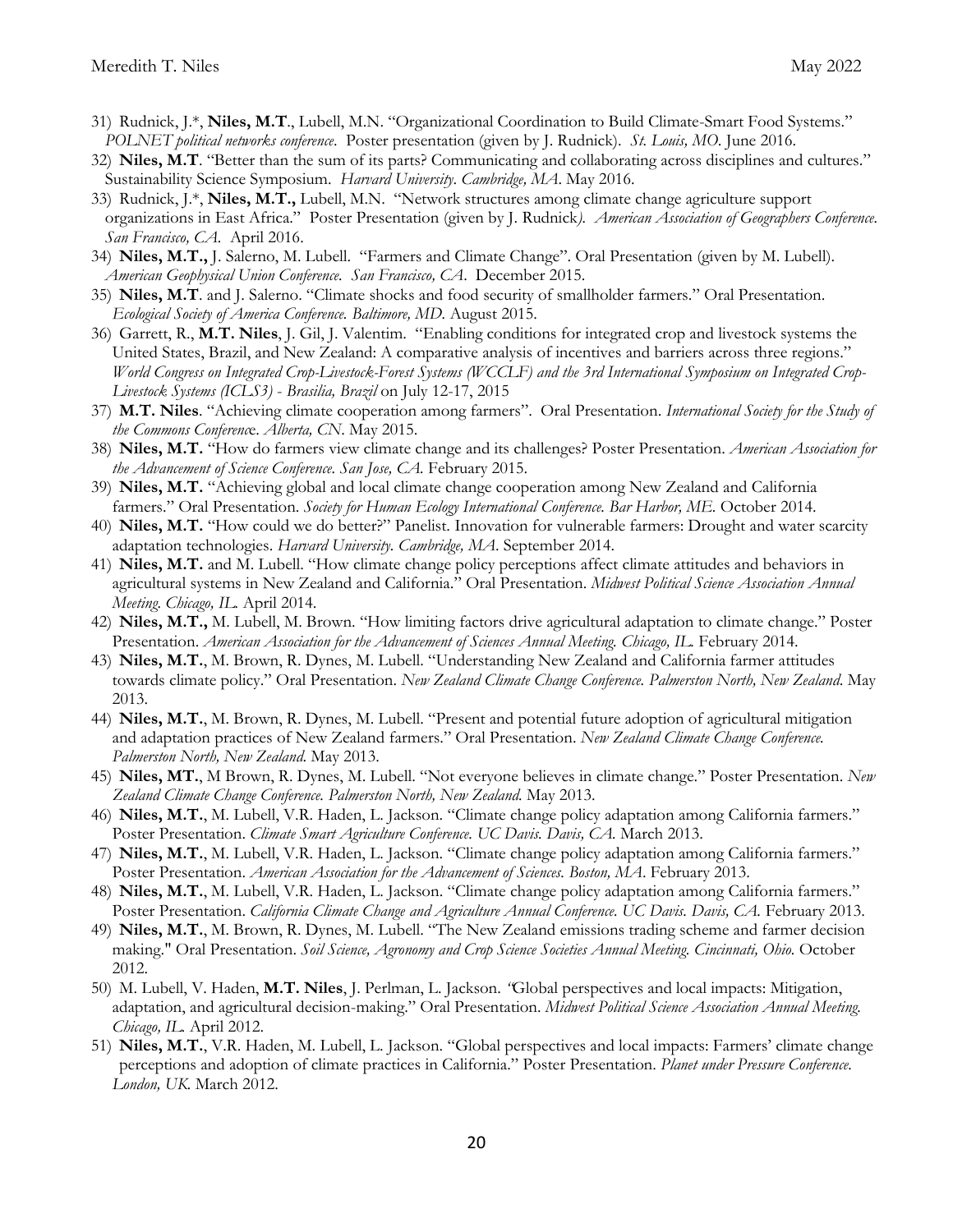- 52) **Niles, M.T.** "The effect of local and global climate attitudes on farmer adoption of mitigation and adaptation practices." Poster Presentation. *American Association for the Advancement of Sciences. Vancouver, CN.* February 2012.
- 53) **Niles, M.T.**, M. Brown, M. Lubell. "Can policies cause agriculture to adopt climate change practices? A case study of the New Zealand emissions trading scheme". Oral Presentation. *Agriculture, Food and Human Values Conference. Missoula, MT.* June 2011.
- 54) **Niles, M.T.** "Social network analysis for monitoring and evaluation in natural resource management." Oral Presentation. *UC Davis Ecology Symposium. Davis, CA*, February 2011.
- 55) **Niles, M.T.**, M. Brown, M. Lubell. "Industry perspectives of climate change policies: Agriculture in the New Zealand emissions trading scheme." Poster Presentation. *Governor's Global Climate Summit. UC Davis. Davis, CA.* November 2010.
- 56) Jackson, L., V.R. Haden, D. Purkey, V. Mehta, H. Lee, D. Sumner, S. Wheeler, M. Tomuta, A. Hollander, A. O'Geen, B. Orlove, M. Lubell, J. Perlman, **M.T. Niles**. "Local agricultural strategies for mitigating and adapting to climate change in California: A case study from Yolo County." Poster Presentation. *Governor's Global Climate Summit. UC Davis. Davis, CA.* November 2010.

### **GOVERNMENT AND POLICY PRESENTATIONS AND ENGAGEMENT**

- 1) Invited Presenter. "Climate change and Nutrition". **US Agency of International Development** Nutrition Group. May 2022.
- 2) Invited Presenter (with my team). March 2022. "Food security and health impacts of the COVID-19 pandemic". **Briefing to Vermont Secretary of Agriculture Tebbetts and Vermont Health Commissioner Levine and the Agency of Agriculture, Food and Markets and Agency of Health**.
- 3) Invited Presenter. February 2022. USDA Nutrition Roundtable Summit: Vermont. Opening Remarks and Setting the Stage. Held with the **Vermont Agency of Agriculture, Food and Markets.**
- 4) Briefing to **Lieutenant Governor Molly Gray**. December 2021. "Longer-term Changes in Food Security During COVID-19."
- 5) Testimony and briefing to **Vermont Senate Agriculture Committee**. January 2021. "Food insecurity during COVID-19: Early Impacts and Longer-Term Implications."
- 6) Briefing to **Lieutenant Governor Molly Gray**. December 2020. "Food Security During COVID-19."

## **INVITED OUTREACH PRESENTATIONS**

- 1) **Niles, M.T**., "Climate Change Adaptation Resources for Northern New England Farmers". Invited Speaker. Maine Organic Farmers and Gardeners Association Spring Growth Conference.
- 2) **Niles, M.T**. "California farmer perspectives of the Sustainable Groundwater Management Act". Invited Speaker. *California Groundwater Leadership Forum*. September 2020.
- 3) **Niles, M.T**. "Vermont Household Responses to Food Waste and Policies". Invited Keynote Speaker. *Composting Association of Vermont*- Vermont Organics Recycling Summit. August 2020.
- 4) **Niles, M.T**. "Vermonter Perceptions and Responses to Food Waste". Invited Speaker. *New York State Association For Solid Waste Management Annual Meeting.* Lake Placid, NY October 2018.
- 5) **Niles, M.T**. "Food Waste in Vermont Households: Current and Future Behaviors". Invited Speaker. *Universal Recycling Stakeholder Group. Vermont Agency of Natural Resources.* Monthly Meeting, Berlin, VT. September 2018.
- 6) **Niles, M.T**. "Beyond our Farm Gates: Impact of Climate Change on U.S. Agriculture". Invited Speaker. *Poulin Grain Dairy Annual Meeting. Colchester, VT.* October 2016.
- 7) **Niles, M.T**. "Beyond our Farm Gates: Impact of Climate Change on U.S. Agriculture". Invited Keynote. *Vermont Feed Dealers Association. Stowe, VT*. October 2016.
- 8) **Niles, M.T.** "The true cost of food". Invited Panelist. *Cooking for Solutions Conference at the Monterey Bay Aquarium. Monterey, CA.* May 2010.
- 9) **Niles, M.T.** "How can food dollars influence climate change action?" Invited Speaker. *California Certified Organic Farmers Annual Conference. Chico, CA.* February 2010.
- 10) **Niles, M.T.** "The current state of genetically-modified crops and their potential to combat climate change." Invited Speaker. *California Climate Change and Agriculture Summit. UC Davis. Davis, CA.* October 2009.
- 11) **Niles, M.T.** "Reducing foodprints: The role of meat in climate change." Invited Speaker. *Chefs Collaborative Summit. Chicago, IL.* September 2009.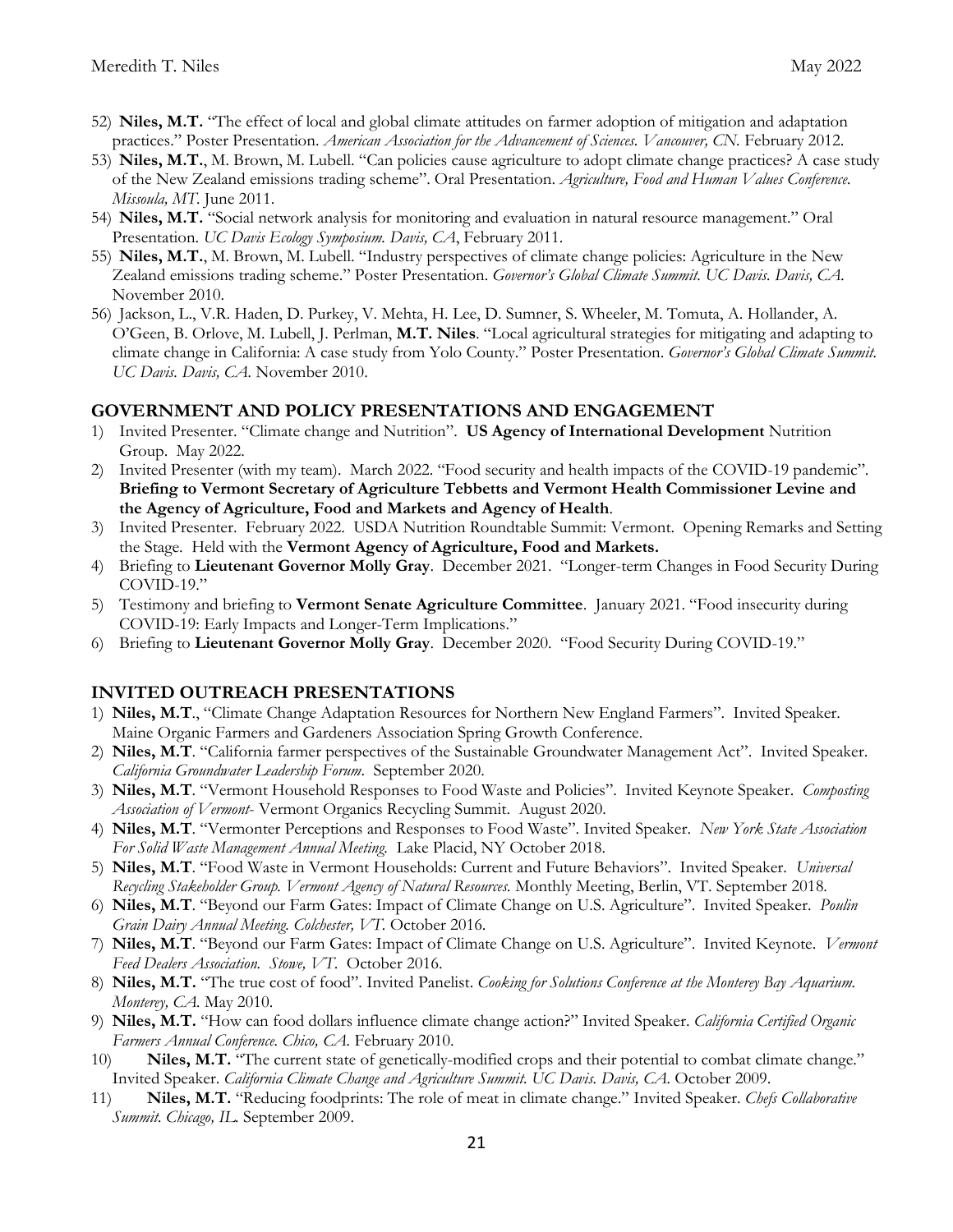- 12) **Niles, M.T.** Youth Delegate, Kellogg Food and Society Conference. San Jose, CA. April 2009.
- 13) **Niles, M.T.** "Reducing carbon foodprints: What the government is demanding, the public expects and the industry can do." *Natural Products West Expo, Responsible Packaging Forum. Anaheim, CA.* March 2009.

## **SELECTED MEDIA INTERVIEWS AND FEATURES**

National and International:

- **ABC News**, August 2021. Comfort food: Nonprofit gives Americans 100K free lasagnas
- **The Counter**, August 2021. Vermont law banning food waste leads to more compost—and "separation" anxiety
- Yes! Magazine. June 2021. Rethinking the Farming Economy.
- **Civil Eats**, March 23, 2021. 20 Hotspots to start fixing nitrogen pollution in agriculture.
- **BBC Newsday**. January 2021. (Live radio interview). How climate change is affecting kids' nutrition.
- Forbes, January 2021. Climate change pushing up child malnutrition levels, finds 19-country study.
- Daily Mail, January 2021. Climate change worsens child malnutrition: study
- The Telegraph, January 2021. Climate change is leaving children with less to eat.
- **National Public Radio**, All Things Considered. November 2020[. Farmers are Warming Up to the Fight](https://www.npr.org/2020/11/20/936603967/farmers-are-warming-up-to-the-fight-against-climate-change)  against [Climate Change.](https://www.npr.org/2020/11/20/936603967/farmers-are-warming-up-to-the-fight-against-climate-change)
- **[Healio](https://www.healio.com/news/primary-care/20200427/health-impact-of-unemployment-during-covid19-pandemic)**, April 2020. Health impact of unemployment during COVID-19 pandemic
- **[Health News Digest](http://www.healthnewsdigest.com/news/Virus0/Food-Insecurity-in-Vermont-Has-Risen-33-During-Pandemic.shtml)**, April 2020. Food Insecurity in Vermont Has Risen 33% During Pandemic
- **The Takeaway (WNYC NPR Studios),** September 10, 2019. [What is the United States doing about food](https://www.wnycstudios.org/podcasts/takeaway/segments/united-states-food-waste)  [waste?](https://www.wnycstudios.org/podcasts/takeaway/segments/united-states-food-waste)
- **New York Times,** September 8, 2019. [The world wastes tons of food. A grocery happy hour is one answer.](https://www.nytimes.com/2019/09/08/business/food-waste-climate-change.html?module=inline)
- Times Higher Education, July 27, 2019. Academics think, 'others value journal prestige and metrics, not [me'](https://www.timeshighereducation.com/news/academics-think-others-value-journal-prestige-and-metrics-not-me)
- **Newsweek**, May 13, 2018. [Americans Waste 150,000 Tons of Food Every Day](http://www.newsweek.com/americans-waste-150000-tons-food-every-day-thats-pound-person-892411)—That's a Pound Per [Person](http://www.newsweek.com/americans-waste-150000-tons-food-every-day-thats-pound-person-892411)
- **Fox News**, April 20, 2018. Healthy People Waste the Most Food, Study Finds. Story appeared on the websites of at least 30 Fox affiliates
- **USA Today**, April 19, 2018. [Americans waste an astounding amount of food](https://www.usatoday.com/story/news/health/2018/04/19/americans-waste-huge-quantity-food-healthy-eaters-worst-culprits/531495002/)  and healthy eaters are the [worst.](https://www.usatoday.com/story/news/health/2018/04/19/americans-waste-huge-quantity-food-healthy-eaters-worst-culprits/531495002/) Story also appeared in at least 40 other outlets via the USA Today Network.
- Food & Wine, April 19, 2018. [Here's How Much Food You're Wasting Everyday](https://www.foodandwine.com/news/how-much-food-youre-wasting-everyday)
- **Mother Jones**, April 18, 2018. [A New Study Shows the Stunning Amount of Food People Toss in the](https://www.motherjones.com/food/2018/04/a-new-study-shows-the-stunning-amount-of-food-people-toss-in-the-garbage-every-day/)  [Garbage Every Day](https://www.motherjones.com/food/2018/04/a-new-study-shows-the-stunning-amount-of-food-people-toss-in-the-garbage-every-day/)
- **CBS News**, April 18, 2018. [American Waste Nearly a Pound of Food Each Day](https://www.cbsnews.com/news/americans-waste-nearly-a-pound-of-food-each-per-day-study-finds/)
- **Washington Post**, April 18, 2018. [The staggering environmental footprint of all the food that we just](https://www.washingtonpost.com/news/energy-environment/wp/2018/04/18/americans-waste-about-a-quarter-of-the-food-they-buy-and-the-environmental-consequences-are-staggering/?utm_term=.f7302ff25986)  [throw in the trash.](https://www.washingtonpost.com/news/energy-environment/wp/2018/04/18/americans-waste-about-a-quarter-of-the-food-they-buy-and-the-environmental-consequences-are-staggering/?utm_term=.f7302ff25986) Story appeared in at least 20 other sites via the Washington Post newswire
- **Reuters**, Top 10 Stories. November 27, 2017. [Cash is best when tackling hunger caused by drought: study](https://www.reuters.com/article/us-farming-food-livelihoods/cash-is-best-when-tackling-hunger-caused-by-drought-study-idUSKBN1DR1GB)

## State and Regional:

- **North Country Public Radio**. January 2022. Mental health, diets, substance use have all suffered during pandemic, study finds
- **Vermont Public Radio.** January 2022. UVM researcher: School meal programs continue to be vital during the pandemic
- **Burlington Free Press**. January 2022. How has the pandemic affected Vermonters' health? A new study offers insight
- **VTDigger,** June 2021. Vermonters gardened, foraged and hunted more during the pandemic, study says.
- **[VtDigger,](https://vtdigger.org/2020/04/20/food-insecurity-up-in-vermont-during-pandemic-uvm-survey-finds/)** April 2020. Food insecurity up in Vermont during pandemic, UVM survey finds.
- **[Vermont Edition, Vermont Public Ra](https://www.vpr.org/post/rising-food-insecurity-and-hunger-relief-amid-pandemic#stream/0)dio** (Live guest). April 2020. Rising Food Insecurity And Hunger Relief Amid The Pandemic
- **Vermont Public Radio,** January 22, 2020. [Vermonters want to keep food waste out of landfills-](https://www.vpr.org/post/vermonters-want-keep-food-waste-out-landfills-they-just-dont-want-pay-it#stream/0) they just [don't want to pay for it.](https://www.vpr.org/post/vermonters-want-keep-food-waste-out-landfills-they-just-dont-want-pay-it#stream/0)
- **Feedstuffs,** July 12, 2019. [Benefits of sheep grazing systems examined.](https://www.feedstuffs.com/news/benefits-sheep-grazing-systems-examined)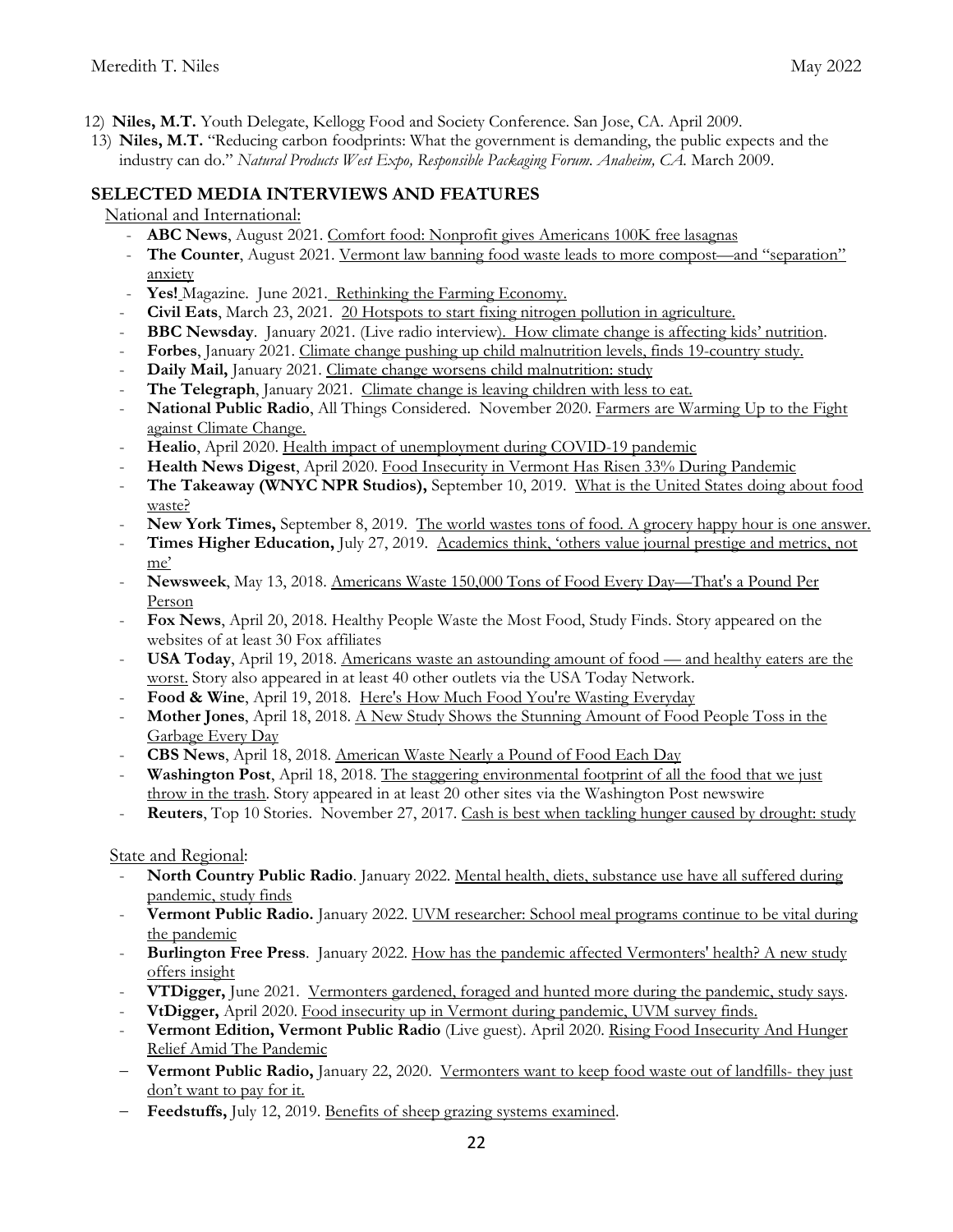- **Seven Days**, June 11, 2019. [UVM Researchers study benefit of sheep grazing at Shelburne Vineyard.](https://www.sevendaysvt.com/vermont/uvm-researchers-study-benefit-of-sheep-grazing-shelburne-vineyard/Content?oid=27712145)
- **Seven Days**, April 24, 2019. [A Consideration of Food Waste: How Much Are You Throwing Away?](https://www.sevendaysvt.com/vermont/a-consideration-of-food-waste-how-much-are-you-throwing-away/Content?oid=27311290)
- **WCAX Burlington,** February 18, 2019. [How serious of a problem is food insecurity at UVM?](https://www.wcax.com/content/news/How-serious-of-a-problem-is-food-insecurity-at-UVM-506008421.html)
- **Vermont Public Radio, Vermont Edition**, October 30, 2018. (Live interview). [How our food choices](http://digital.vpr.net/post/how-our-food-choices-can-affect-climate-change)  [can affect climate change](http://digital.vpr.net/post/how-our-food-choices-can-affect-climate-change)

## Additional research featured in:

*Vermont Public Radio, Science Daily, Reuters, Scientific American, Huffington Post, MSN Money, Inside Higher Ed, New Zealand Herald, New Zealand Dominion Post, Climate Wire, Radio New Zealand, Capital Public Radio, Maryland Public Radio, Environmental News Network, E Magazine, Atlanta Journal Constitution, Santa Monica Daily Press, The Harvard Crimson, Political Affairs Magazine, Futurity, North Bay Public Media*

## **UNIVERSITY SERVICE**

## **University of Vermont:**

- 2021 Search Committee Member, Director Food Systems Research Center
- 2020 Search Committee Member, Associate Dean and Director of Extension
- 2020- Faculty member, Society for the Advancement of Chicanos, Hispanics, and Native Americans in Science
- 2017- President, Phi Beta Kappa
- 2017 Reviewer, Summer Undergraduate Research Fellowship
- 2016- Library Advisory Committee
- 2016- Food Systems Major Advisor, Nutrition/Food Sciences Concentration
- 2016- Food Systems Undergraduate Advisory Committee
- 2016- Comprehensive Exam Member, Food Systems PhD Students
- 2019-2021 ARS Center for Food Systems Research Steering Committee
- 2018-2021 Selection Committee, Gund Fellows, Gund Institute for Environment
- 2017-2020 Chair, Collections Subcommittee, Library Advisory Committee
- 2017-2020 Co-Chair Food Insecurity Working Group (helped develop, implement and solely analyzed two rounds of UVM food security surveys ( $n = 2,200$ ) on campus among students, staff and faculty)
- 2015-2020 Admissions Committee, Food Systems Graduate Program, University of Vermont
- 2017- 19 Faculty Advisor, Feel Good
- 2017-18 Search Committee Member, NFS Public Health Nutrition Position
- 2017-18 Faculty Member, Real Food Challenge Group
- 2016-17 Phi Beta Kappa Selection Committee, University of Vermont
- 2016 Moderator, Lieutenant Governor Candidate Forum, United Academics, April 2016.

## **University of California, Davis:**

- 2013 Legislative Liaison, University of California Student Association Board of Directors
- 2013 UC Davis Student Representative, Committee for the Next UC President
- 2013 Chancellor's Post-Incident Review Committee Member
- 2012-13 External Chair, Government and Legislation, Graduate Student Association
- 2012-13 Co-Chair, Policy Committee, Society for Conservation Biology
- 2011 Conference Co-Director, "The Business of Ecology: Private Sector and Academic Collaborations"
- 2010-12 Executive Committee, Russell Ranch Research Facility
- 2009-12 External Board Member, Agricultural Sustainability Institute
- 2009-11 Co-Chair, Ecology Graduate Student Association
- 2008-10 Organizing Committee, Symposium on Sustainable Food and Agriculture

## **ACADEMIC SERVICE**

- 2014- Board of Directors, Public Library of Science (PLOS)
- 2017- Editorial Experience
	- Review Editor, Editorial Board of Climate-Smart Food Systems, *Frontiers in Sustainable Food Systems*
	- Associate Guest Editor- *California Agriculture*